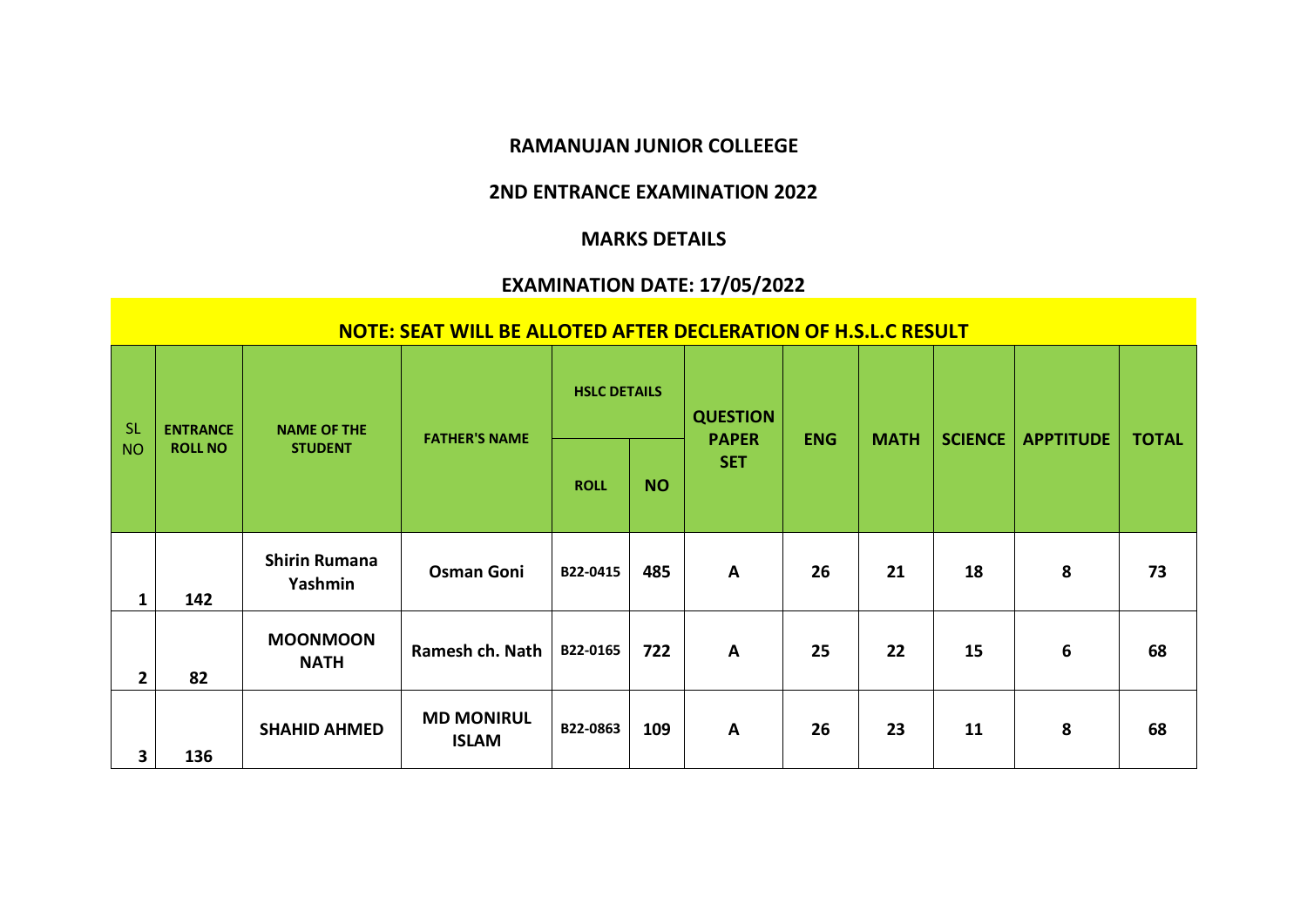| 4                       | 31  | <b>BIBEK JYOTI</b><br><b>CHARAH</b> | <b>BIPURAM</b><br><b>CHARAH</b>           | B22-0318 | 555  | $\mathsf{A}$ | 20 | 22 | 17 | 8              | 67 |
|-------------------------|-----|-------------------------------------|-------------------------------------------|----------|------|--------------|----|----|----|----------------|----|
| 5                       | 97  | <b>Nishant K Chetry</b>             | <b>Nirmal Chetry</b>                      | B22-0829 | 1033 | $\mathbf{A}$ | 26 | 21 | 14 | 6              | 67 |
| 6                       | 17  | Anikesh gupta                       | Lt. Rajesh gupta                          | B22-0717 | 338  | $\mathbf{A}$ | 24 | 19 | 20 | $\overline{2}$ | 65 |
| $\overline{\mathbf{z}}$ | 145 | <b>SHRIJANI SAIKIA</b>              | <b>Dilip Saikia</b>                       | B22-0553 | 106  | A            | 24 | 18 | 14 | 8              | 64 |
| 8                       | 171 | <b>SARMISTHA BHARATI</b>            |                                           | B22-0600 | 538  | $\mathbf{A}$ | 24 | 11 | 21 | 8              | 64 |
| 9                       | 61  | <b>JUMAN PRADHAN</b>                | <b>HARI PRADHAN</b>                       | B22-0728 | 245  | $\mathsf{A}$ | 26 | 16 | 13 | 8              | 63 |
| 10                      | 162 | <b>UDIT</b><br><b>KHERKATARY</b>    | <b>SAILENDRA KR.</b><br><b>KHERKATARY</b> | B22-0787 | 127  | $\mathsf{A}$ | 19 | 25 | 11 | 8              | 63 |
| 11                      | 164 | <b>UTPAL BORAH</b>                  | <b>CHANDRA</b><br><b>BORAH</b>            | B22-0233 | 540  | $\mathsf{A}$ | 28 | 14 | 14 | 6              | 62 |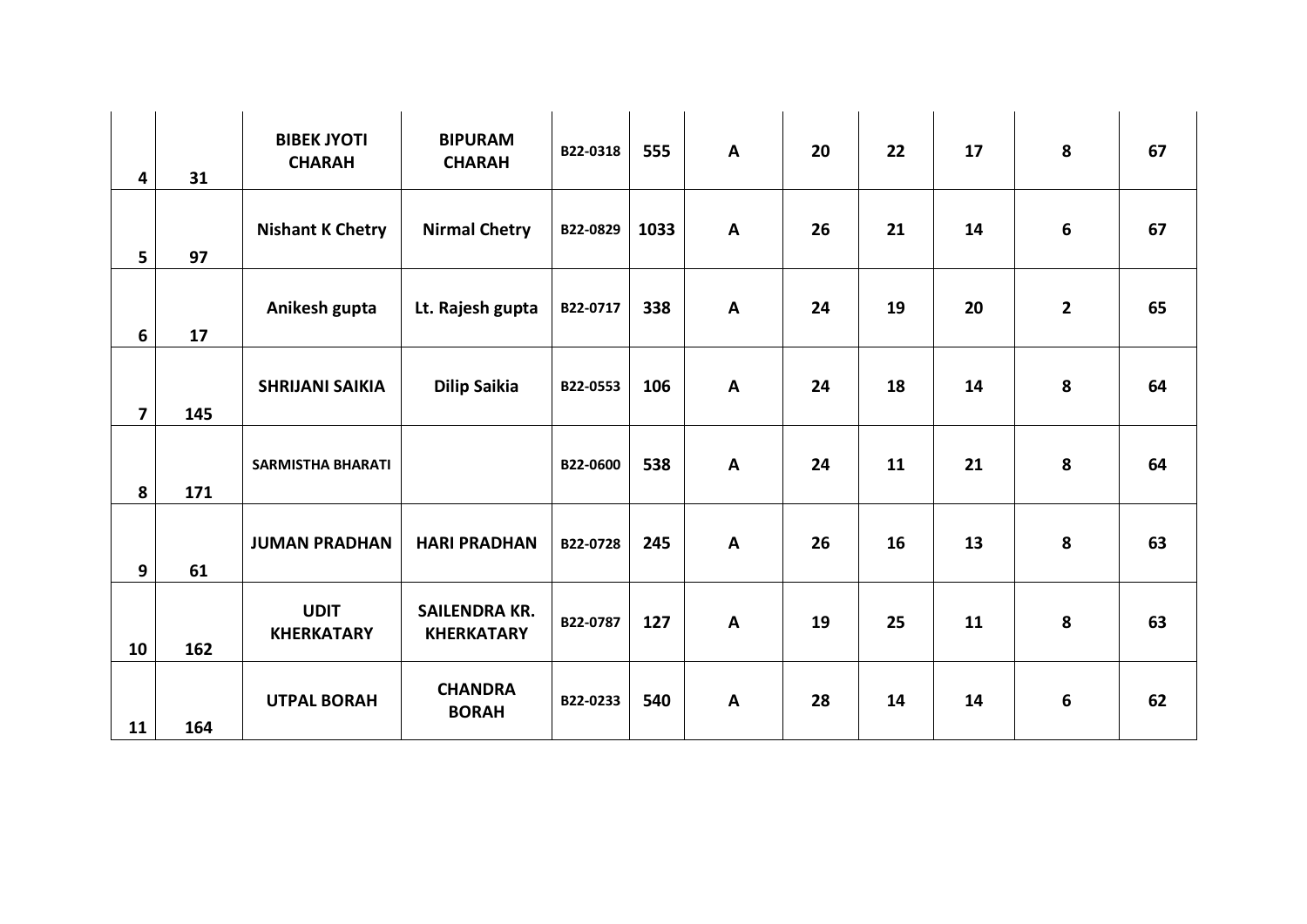| 12 | 20                      | <b>ARINDAM NATH</b>                | <b>BISWA BIJAY</b><br><b>NATH</b>    | B22-0728 | 197 | $\mathsf{A}$ | 20 | 21 | 10 | 8            | 59 |
|----|-------------------------|------------------------------------|--------------------------------------|----------|-----|--------------|----|----|----|--------------|----|
|    |                         |                                    |                                      |          |     |              |    |    |    |              |    |
| 13 | 34                      | <b>CHANDA</b><br><b>BISWAKARMA</b> | <b>GANESH</b><br><b>BISWAKARMA</b>   | B22-0827 | 134 | $\mathbf{A}$ | 25 | 13 | 15 | 6            | 59 |
| 14 | 19                      | <b>ARIFUR RAHMAN</b>               | <b>MOHIBUR</b><br><b>RAHMAN</b>      | B22-0807 | 225 | $\mathbf{A}$ | 26 | 12 | 12 | 8            | 58 |
|    |                         |                                    |                                      |          |     |              |    |    |    |              |    |
| 15 | 140                     | <b>SHARTHAK DEY</b>                | <b>MR. PULAK</b><br><b>KUMAR DEY</b> | B22-0717 | 59  | $\mathbf{A}$ | 24 | 13 | 15 | 6            | 58 |
|    |                         |                                    |                                      |          |     |              |    |    |    |              |    |
|    |                         | <b>AFIA JAHIN</b>                  | <b>JAKIR HUSSAIN</b>                 | B22-0199 | 779 | $\mathbf{A}$ | 25 | 12 | 12 | 8            | 57 |
| 16 | $\overline{\mathbf{z}}$ |                                    |                                      |          |     |              |    |    |    |              |    |
| 17 | 84                      | <b>Mridul Doley</b>                | Ruhiteswar<br><b>Doley</b>           | B22-0518 | 384 | $\mathbf{A}$ | 22 | 21 | 12 | $\mathbf{2}$ | 57 |
|    |                         | <b>Saniul Islam</b>                | <b>Abdul Rasid</b>                   | B22-0385 | 202 | $\mathbf{A}$ | 19 | 19 | 13 | 6            | 57 |
| 18 | 132                     |                                    |                                      |          |     |              |    |    |    |              |    |
| 19 | 24                      | <b>ASHIKUR</b><br><b>RAHMAN</b>    | <b>FORSED ALI</b>                    | B21-0419 | 110 | $\mathbf{A}$ | 15 | 19 | 16 | 6            | 56 |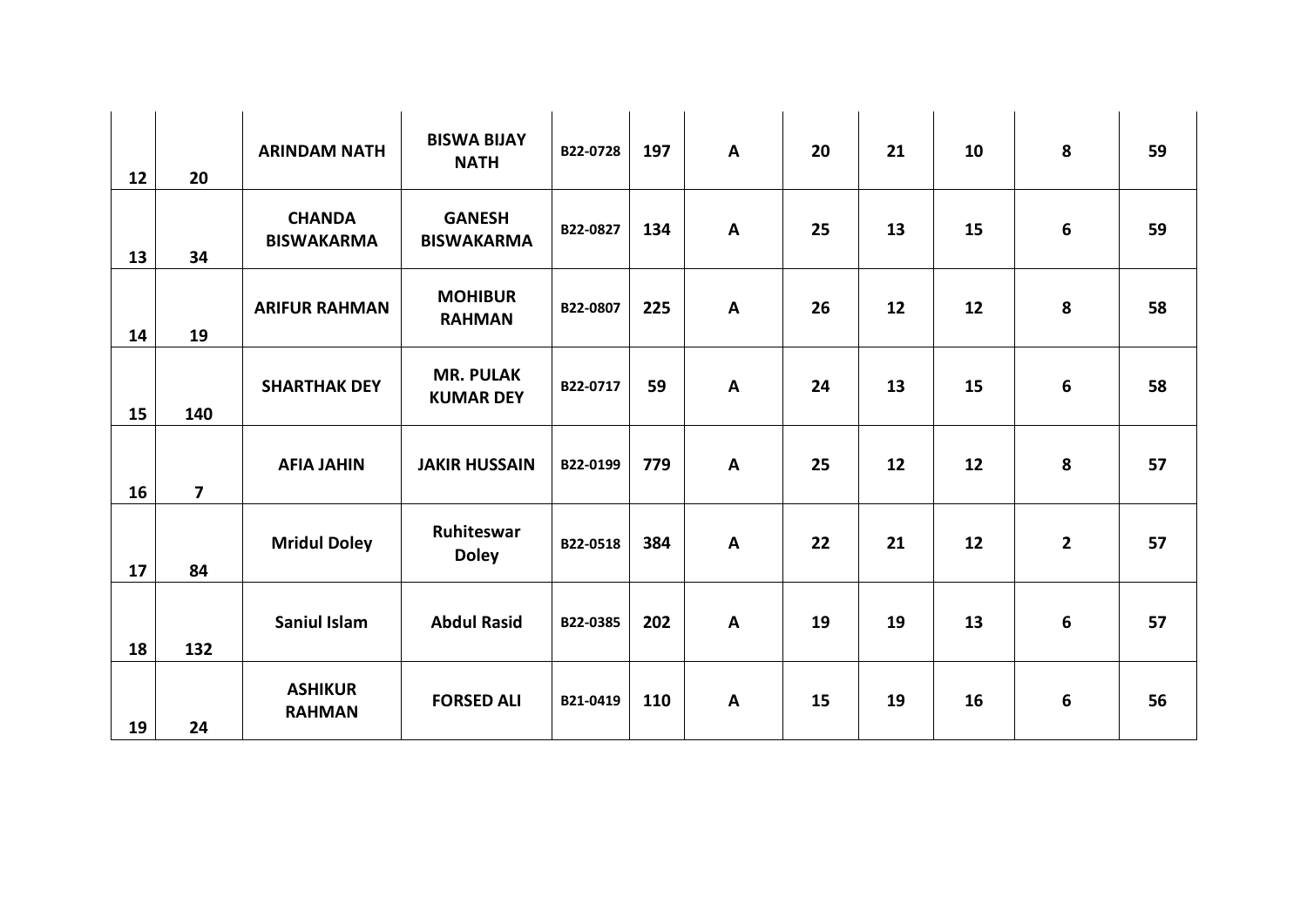| 20 | 38  | <b>DEEP JYOTI</b><br><b>SARKAR</b>    | <b>SANDIP KUMAR</b><br><b>SARKAR</b> | B22-0061 | 960 | $\mathsf{A}$ | 24 | 11 | 15 | 6 | 56 |
|----|-----|---------------------------------------|--------------------------------------|----------|-----|--------------|----|----|----|---|----|
| 21 | 105 | <b>PARASH</b><br><b>AGARWALA</b>      | <b>SANJAY</b><br><b>AGARWALA</b>     | B22-0717 | 359 | $\mathsf{A}$ | 18 | 20 | 11 | 6 | 55 |
| 22 | 41  | <b>DHRUBA JYOTI</b><br><b>KALITA</b>  | <b>JAYANTA KALITA</b>                | B22-0429 | 28  | $\mathbf{A}$ | 22 | 16 | 8  | 8 | 54 |
| 23 | 67  | <b>KARTIK GANESH</b><br><b>KALITA</b> | <b>JUBARAJ KALITA</b>                | B22-0661 | 338 | $\mathsf{A}$ | 26 | 8  | 16 | 4 | 54 |
| 24 | 100 | <b>NITIN JOYMUNI</b>                  | <b>GANGA</b><br><b>GHORSANE</b>      | B22-0703 | 107 | $\mathbf{A}$ | 18 | 19 | 11 | 6 | 54 |
| 25 | 118 | <b>RIJUWAN AHMED</b>                  | <b>ABDUL SALAM</b>                   | B22-0596 | 437 | $\mathbf{A}$ | 23 | 13 | 13 | 4 | 53 |
| 26 | 131 | <b>SANIA</b><br><b>SHUBHADARSHINI</b> | <b>TRILOCHAN</b><br><b>PARIDA</b>    | B22-0717 | 395 | $\mathsf{A}$ | 22 | 8  | 17 | 6 | 53 |
| 27 | 85  | Mridumoi Sarmah                       | <b>ANUP SARMAH</b>                   | B22-0769 | 212 | $\mathsf{A}$ | 21 | 13 | 10 | 8 | 52 |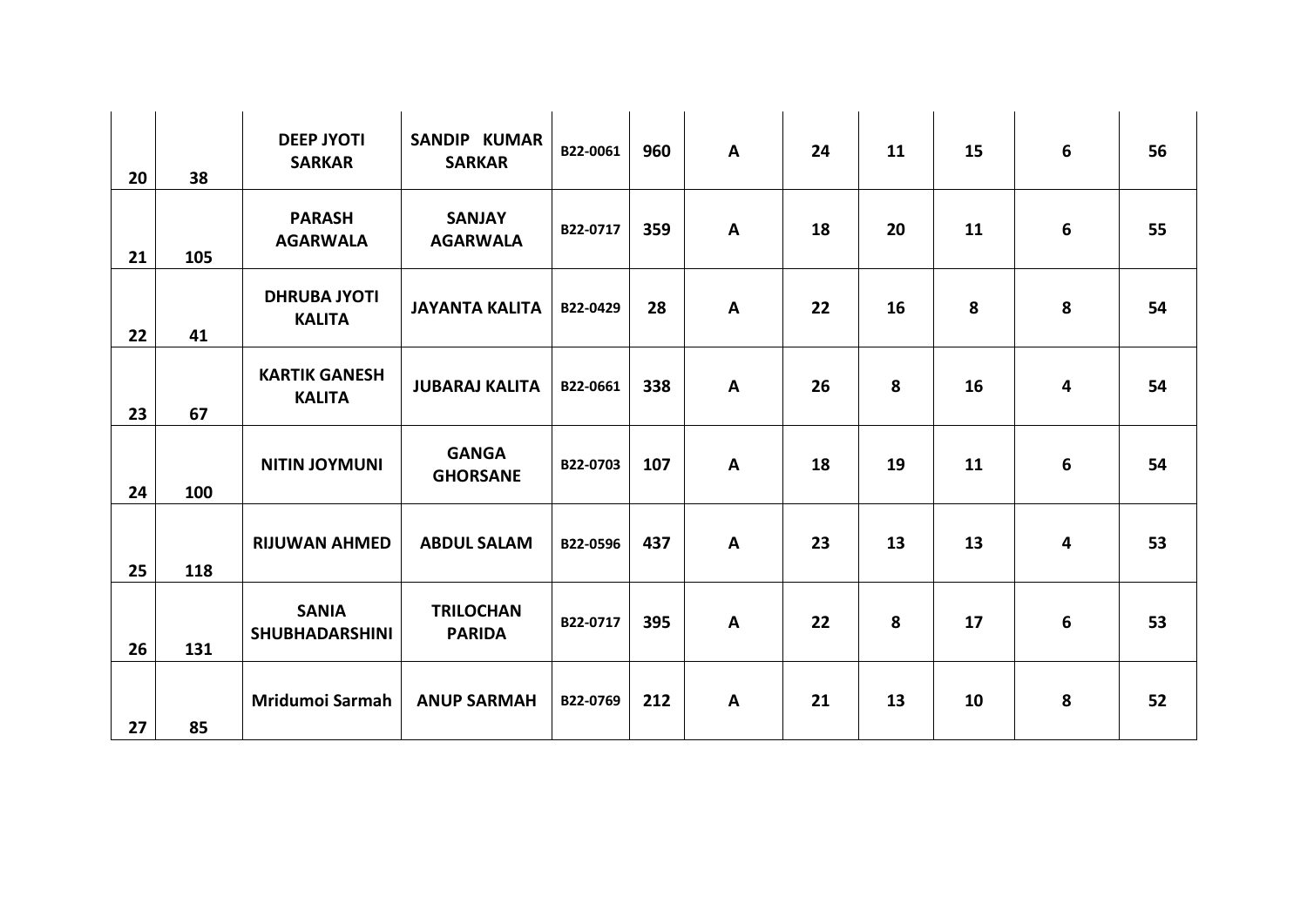|    |     | <b>NEHA CHAUHAN</b>                | <b>MITARU</b>                     | B22-0874 | 178 | $\mathsf{A}$ | 20 | 13             | 15 | 4 | 52 |
|----|-----|------------------------------------|-----------------------------------|----------|-----|--------------|----|----------------|----|---|----|
| 28 | 88  |                                    | <b>CHAUHAN</b>                    |          |     |              |    |                |    |   |    |
| 29 | 23  | <b>ASHEE GUPTA</b>                 | <b>LAKHILAL GUPTA</b>             | B22-0450 | 200 | $\mathbf{A}$ | 16 | 10             | 15 | 8 | 49 |
| 30 | 63  | kangkan Jyoti<br>saikia            | Jatindra nath<br>saikia           | B22-0847 | 163 | $\mathbf{A}$ | 23 | 11             | 15 | 0 | 49 |
| 31 | 64  | <b>KARAN</b><br><b>BEZBARUA</b>    | <b>KANTHA</b><br><b>BEZBARUA</b>  | B22-0769 | 208 | $\mathbf{A}$ | 23 | 11             | 11 | 4 | 49 |
| 32 | 135 | <b>SERDIHUN</b><br><b>TISSOPI</b>  | <b>MANURANJAN</b><br><b>TISSO</b> | B22-0450 | 224 | $\mathbf{A}$ | 22 | 10             | 13 | 4 | 49 |
| 33 | 165 | <b>VIOLINA DAS</b>                 | <b>PRANAB KUMAR</b><br><b>DAS</b> | B22-0293 | 608 | $\mathbf{A}$ | 24 | 8              | 11 | 6 | 49 |
| 34 | 27  | <b>BHARGAB</b><br><b>BORKAKOTI</b> | <b>DADUL</b><br><b>BORKAKATI</b>  | B22-0728 | 204 | $\mathbf{A}$ | 18 | 9              | 13 | 8 | 48 |
| 35 | 62  | <b>JUVRAJ</b><br><b>CHAUHAN</b>    | <b>RAJKUMAR</b><br><b>CHAUHAN</b> | B22-0874 | 124 | $\mathbf{A}$ | 18 | $\overline{ }$ | 15 | 8 | 48 |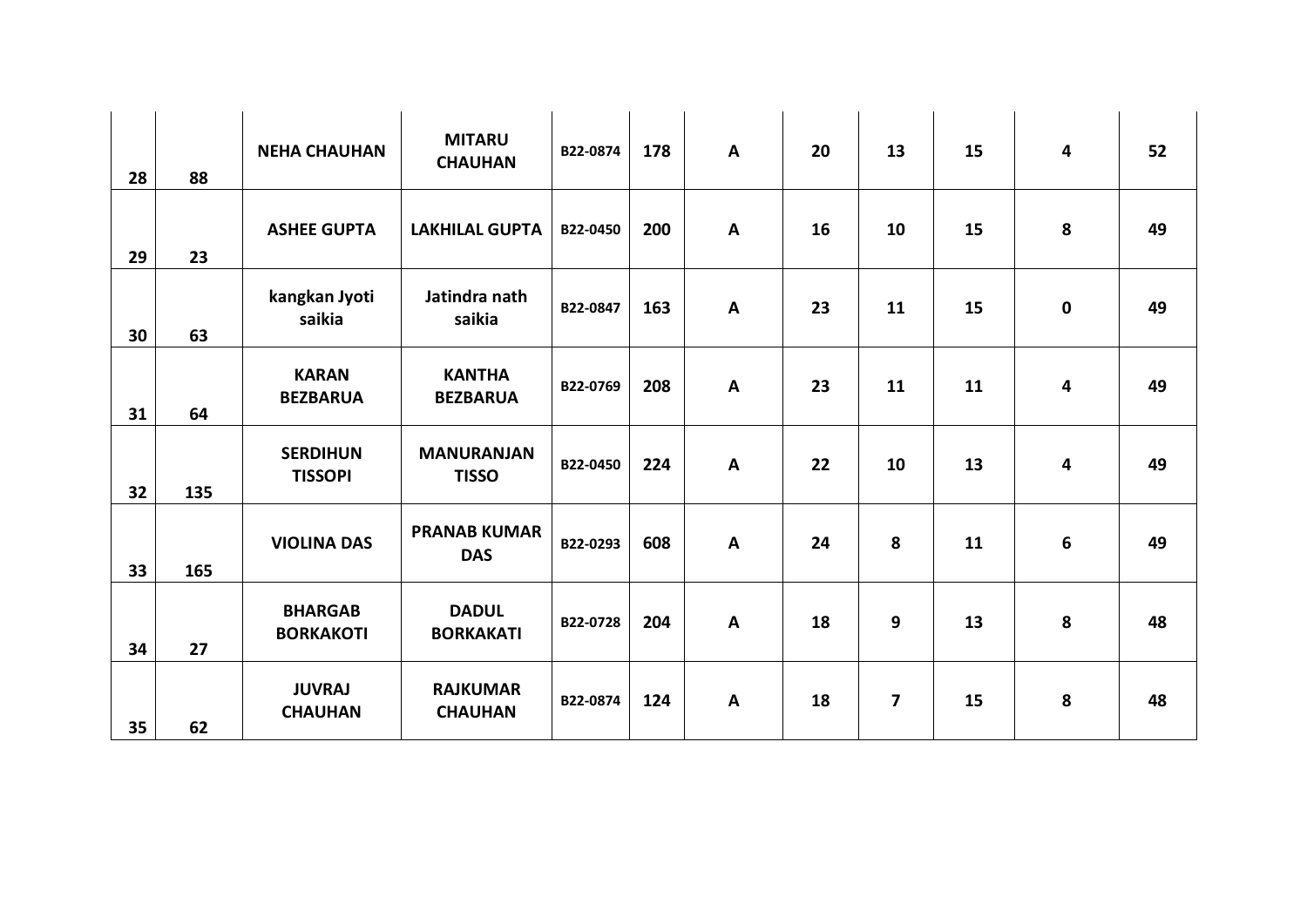| 36 | 90                      | <b>NIHARJYOTI PEGU</b>                | <b>KRISHNA KT.</b><br><b>PEGU</b>     | B22-0545 | 289 | A | 21 | 13 | $\overline{\mathbf{4}}$ | 10           | 48 |
|----|-------------------------|---------------------------------------|---------------------------------------|----------|-----|---|----|----|-------------------------|--------------|----|
| 37 | 99                      | Nishita Kakati                        | Tapan Kr Kakati                       | B22-0293 | 598 | A | 19 | 13 | 8                       | 8            | 48 |
| 38 | 50                      | <b>HEEYA TARAPDAR</b>                 | <b>ABDUL HAKIM</b><br><b>TARAPDAR</b> | B22-0488 | 974 | A | 21 | 9  | 8                       | 8            | 46 |
| 39 | 96                      | <b>NISHA GUPTA</b>                    | <b>BIJAY KUMAR</b><br><b>GUPTA</b>    | B22-0450 | 217 | A | 22 | 15 | $\mathbf{9}$            | 0            | 46 |
| 40 | 104                     | Pahi Kalita                           | Pawan Kalita                          | B22-0390 | 104 | A | 19 | 14 | 11                      | $\mathbf{2}$ | 46 |
| 41 | $\overline{\mathbf{4}}$ | <b>ACHIF AFJALUR</b><br><b>RAHMAN</b> | <b>AMZED ALI</b>                      | B22-0415 | 222 | A | 17 | 14 | $\boldsymbol{6}$        | 8            | 45 |
| 42 | 26                      | <b>Bhabani Nath</b>                   | Khagendra Ch.<br><b>Debnath</b>       | B22-0768 | 290 | A | 15 | 13 | $\mathbf{9}$            | 8            | 45 |
| 43 | 65                      | Karishma Kashyap                      | <b>Dharmendra</b><br><b>Pathak</b>    | B22-0762 | 810 | A | 24 | 5  | 8                       | 8            | 45 |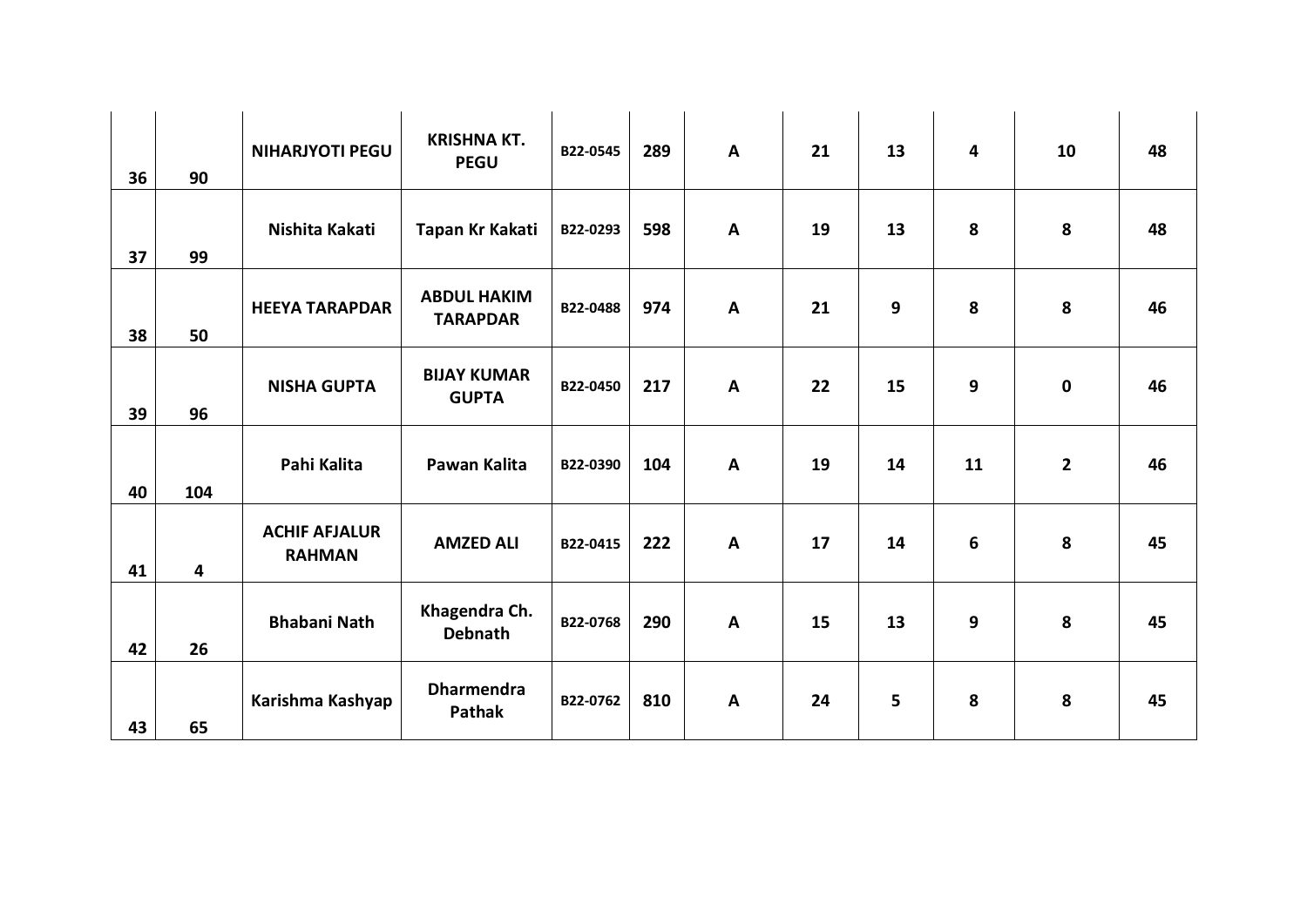|    |     | <b>Kunal chetry</b>                               | <b>Lok Bahadur</b><br>Chetry              | B22-0703 | 102 | $\mathsf{A}$ | 18 | 13 | 8                       | 6 | 45 |
|----|-----|---------------------------------------------------|-------------------------------------------|----------|-----|--------------|----|----|-------------------------|---|----|
| 44 | 74  |                                                   |                                           |          |     |              |    |    |                         |   |    |
| 45 | 76  | <b>KUNAL SAHA</b>                                 | <b>BIJOY SAHA</b>                         | B22-0768 | 264 | $\mathbf{A}$ | 17 | 10 | 12                      | 6 | 45 |
| 46 | 133 | Sanjukta Dutta                                    | <b>Tezen Kumar</b><br><b>Dutta</b>        | B22-0553 | 104 | $\mathsf{A}$ | 17 | 15 | $\overline{\mathbf{z}}$ | 6 | 45 |
| 47 | 37  | <b>CHINMOY</b><br><b>CHANDRA</b><br><b>BARMAN</b> | <b>Sumanta</b><br><b>Chandra Barman</b>   | B22-0165 | 704 | $\mathsf{A}$ | 13 | 9  | 14                      | 8 | 44 |
| 48 | 69  | <b>KAUMUDI</b><br><b>BASUMATARY</b>               | <b>LATE BILESWAR</b><br><b>BASUMATARY</b> | B22-0615 | 511 | A            | 18 | 9  | 9                       | 8 | 44 |
| 49 | 87  | <b>NABAJYOTI DAS</b>                              | <b>ROHIT CHANDRA</b><br><b>DAS</b>        | B22-0164 | 609 | $\mathsf{A}$ | 23 | 8  | 9                       | 4 | 44 |
| 50 | 45  | <b>EMON BARMAN</b>                                | <b>NAREN CH.</b><br><b>BARMAN</b>         | B22-0055 | 311 | $\mathsf{A}$ | 18 | 14 | 5                       | 6 | 43 |
| 51 | 154 | Sushmita doley                                    | Sushen doley                              | B22-0854 | 406 | $\mathsf{A}$ | 16 | 14 | 9                       | 4 | 43 |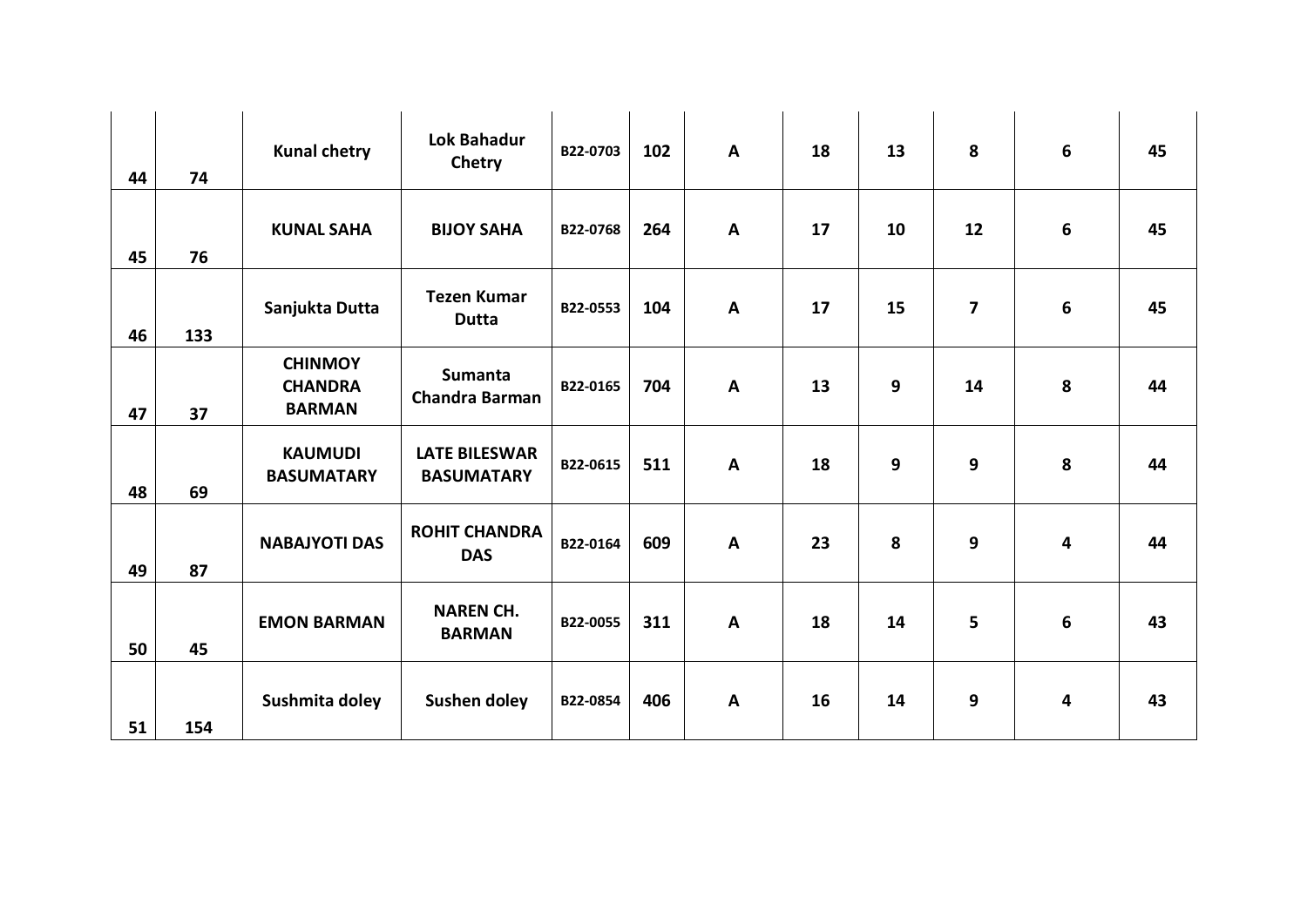|    |     | <b>AKBAR ALOM</b>                  | KHOSHED-UL-<br><b>ALOM</b>       | B22-0864 | 823 | $\mathsf{A}$ | 18 | 11 | 9                       | 4            | 42 |
|----|-----|------------------------------------|----------------------------------|----------|-----|--------------|----|----|-------------------------|--------------|----|
| 52 | 10  |                                    |                                  |          |     |              |    |    |                         |              |    |
| 53 | 75  | <b>KUNAL DAS</b>                   | <b>MUKUL DAS</b>                 | B22-0097 | 701 | $\mathbf{A}$ | 23 | 12 | $\overline{\mathbf{z}}$ | $\mathbf 0$  | 42 |
| 54 | 92  | <b>NILAKSHI KAKATI</b>             | <b>NAREN KAKOTI</b>              | B22-0615 | 518 | $\mathbf{A}$ | 17 | 11 | 8                       | 6            | 42 |
| 55 | 55  | <b>Irfan Habib</b>                 | <b>Imannur Hussain</b>           | B22-0164 | 603 | $\mathsf{A}$ | 16 | 9  | 12                      | 4            | 41 |
| 56 | 112 | <b>RAHIMUL ISLAM</b>               | <b>AZIZUL ISLAM</b>              | B22-0863 | 932 | $\mathbf{A}$ | 18 | 6  | 9                       | 8            | 41 |
| 57 | 33  | <b>BISHAL RAJ</b><br><b>BASNET</b> | <b>NARENDRA</b><br><b>BASNET</b> | B22-0703 | 92  | $\mathbf{A}$ | 17 | 11 | 10                      | $\mathbf{2}$ | 40 |
| 58 | 49  | Gunjan yadav                       | <b>Nandu Yadav</b>               | B22-0668 | 101 | $\mathbf{A}$ | 20 | 10 | 6                       | 4            | 40 |
| 59 | 111 | <b>PRIYAM SARKAR</b>               | <b>DIPANKAR</b><br><b>SARKAR</b> | B22-0768 | 270 | $\mathbf{A}$ | 14 | 10 | 8                       | 8            | 40 |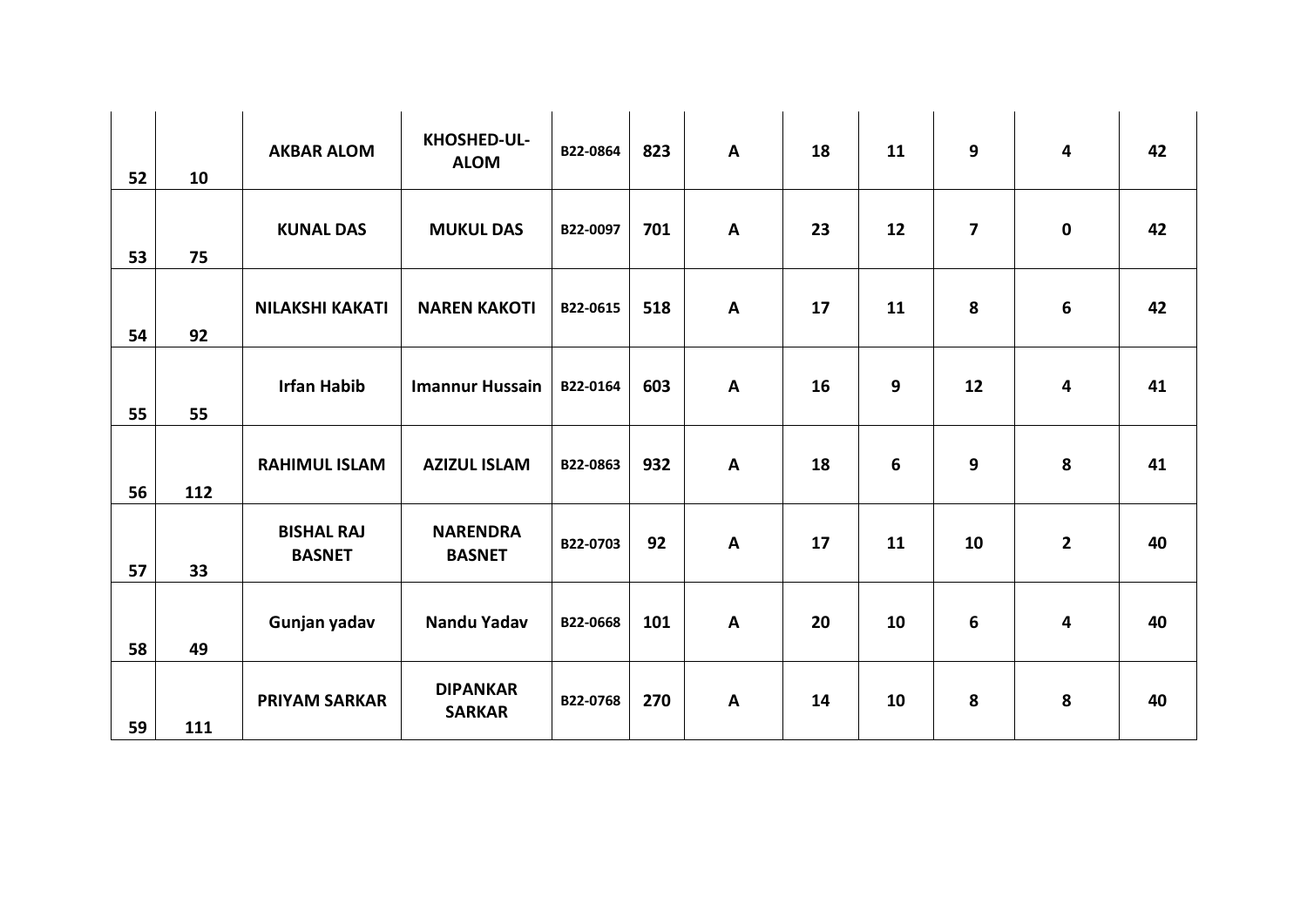| 60 | 94  | <b>Nilov Saikia</b>                  | Jogen Saikia                                    | B22-0857 | 36  | $\mathsf{A}$ | 20 | 10                      | $\overline{\mathbf{3}}$ | 6              | 39 |
|----|-----|--------------------------------------|-------------------------------------------------|----------|-----|--------------|----|-------------------------|-------------------------|----------------|----|
| 61 | 124 | <b>Rubul chowhan</b>                 | Rajaram<br>chowhan                              | B22-0760 | 67  | $\mathbf{A}$ | 20 | 12                      | 5                       | $\mathbf{2}$   | 39 |
| 62 | 173 | <b>KUMAR DEBASISH</b><br><b>DEKA</b> |                                                 | B22-0211 | 254 | $\mathsf{A}$ | 13 | 11                      | 13                      | $\overline{2}$ | 39 |
| 63 | 44  | <b>DIL RUBA DEWAN</b>                | <b>SAYEDUR</b><br><b>RAHMAN</b><br><b>DEWAN</b> | B22-0415 | 270 | $\mathbf{A}$ | 19 | 8                       | $\overline{\mathbf{3}}$ | 8              | 38 |
| 64 | 71  | <b>Kingshuk Sarma</b>                | Apurba Kr Sarma                                 | B22-0709 | 506 | $\mathbf{A}$ | 18 | 16                      | $\overline{2}$          | $\overline{2}$ | 38 |
| 65 | 73  | <b>KULADEEP</b><br><b>SARMA</b>      | <b>Mr.RITU SARMA</b>                            | B22-0097 | 299 | $\mathbf{A}$ | 18 | $\overline{\mathbf{z}}$ | 9                       | 4              | 38 |
| 66 | 12  | <b>AL SHIRINA EBADI</b>              | <b>MOFIZ UDDIN</b>                              | B22-0172 | 615 | $\mathsf{A}$ | 10 | 11                      | 10                      | 6              | 37 |
| 67 | 127 | Sabnam Siddika                       | <b>Babul Ali</b>                                | B22-0218 | 122 | $\mathsf{A}$ | 12 | 14                      | 5                       | 6              | 37 |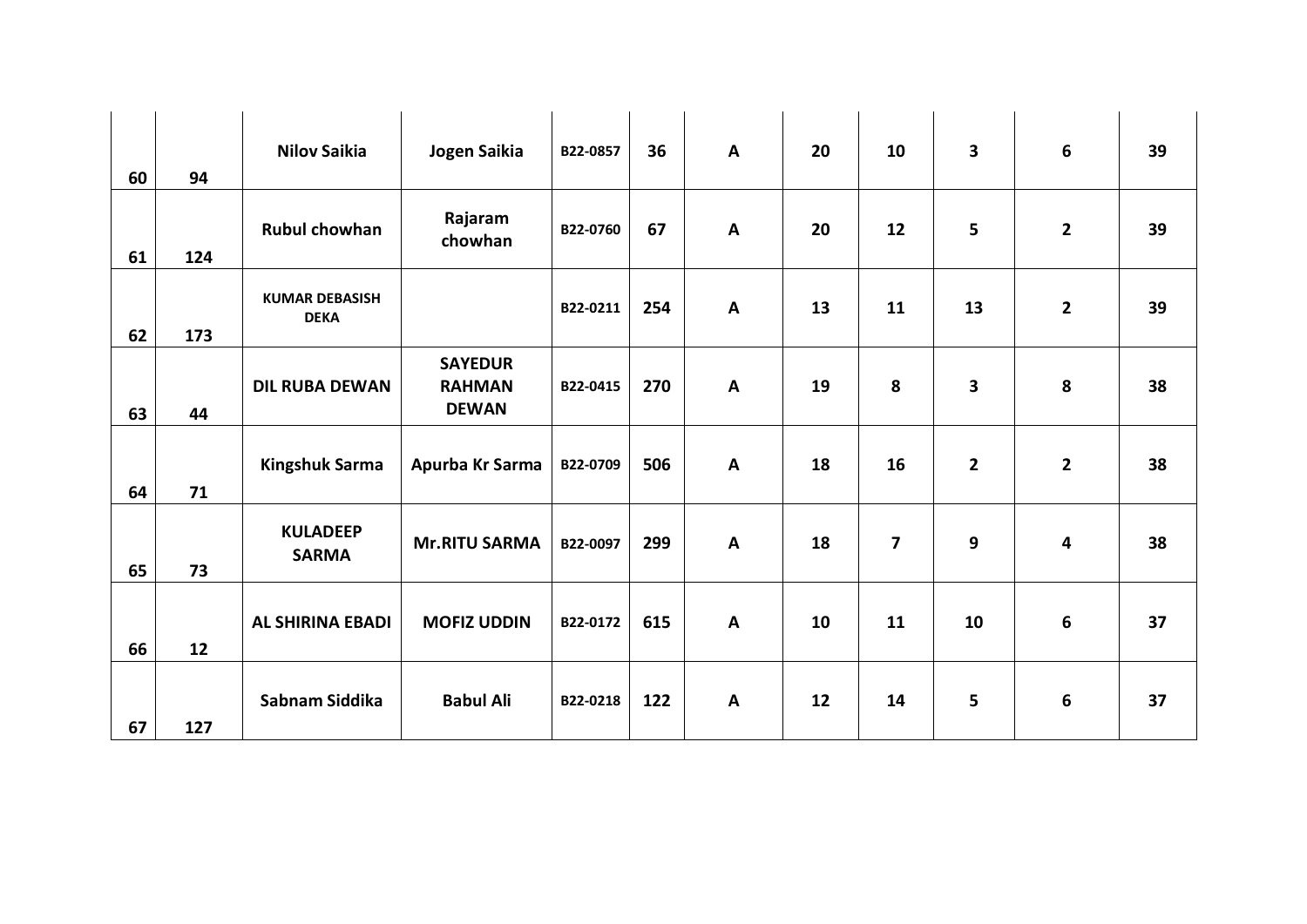|    |                         | <b>SUBHADIP SAHA</b>                | <b>SUDIP SAHA</b>                                | B22-0567 | 396 | $\mathsf{A}$ | 21 | 8              | $\overline{\mathbf{4}}$ | 4            | 37 |
|----|-------------------------|-------------------------------------|--------------------------------------------------|----------|-----|--------------|----|----------------|-------------------------|--------------|----|
| 68 | 151                     |                                     |                                                  |          |     |              |    |                |                         |              |    |
| 69 | 21                      | Arindom pegu                        | Ananda pegu                                      | B22-0518 | 355 | $\mathbf{A}$ | 11 | 10             | 9                       | 6            | 36 |
| 70 | 86                      | <b>MRIGANKA</b><br><b>SHARMA</b>    | <b>DIBAKAR</b><br><b>SHARMA</b>                  | B22-0619 | 444 | $\mathbf{A}$ | 16 | 11             | $\overline{\mathbf{z}}$ | $\mathbf{2}$ | 36 |
| 71 | 98                      | <b>NISHIRAJ</b><br><b>MAHATOO</b>   | <b>HEMANTA</b><br><b>KUMAR</b><br><b>MAHATOO</b> | B22-0764 | 197 | $\mathbf{A}$ | 13 | 10             | 8                       | 6            | 36 |
| 72 | 128                     | <b>SAHERA PARVIN</b>                | <b>SAMAD ALI</b>                                 | B22-0172 | 655 | $\mathbf{A}$ | 14 | 13             | 9                       | $\mathbf 0$  | 36 |
| 73 | $\overline{\mathbf{3}}$ | <b>Abu Shohail</b><br>Ahmed         | <b>Firoz Ali Ahmed</b>                           | B22-8068 | 452 | $\mathbf{A}$ | 16 | 5              | 8                       | 6            | 35 |
| 74 | 159                     | <b>Trinanya Gogoi</b>               | Lt Jitumoni<br>Gogoi                             | B22-0545 | 390 | $\mathbf{A}$ | 22 | $\overline{2}$ | $\overline{\mathbf{z}}$ | 4            | 35 |
| 75 | 172                     | <b>RASHMI JYOTI</b><br><b>KAMAN</b> | <b>RAJEN KAMAN</b>                               | B22-0561 |     | $\mathbf{A}$ | 20 | 5              | 4                       | 6            | 35 |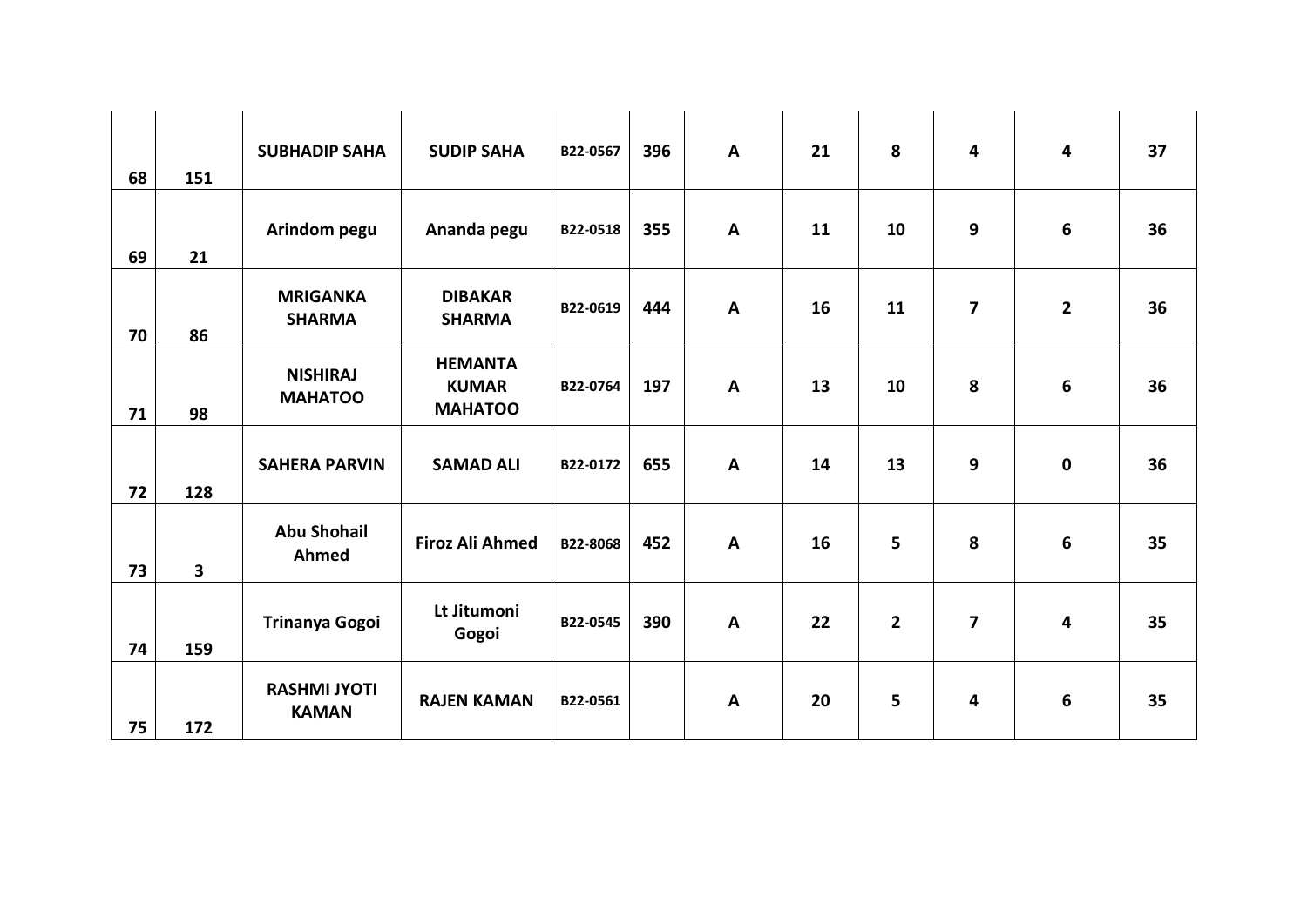|    |     | <b>Inamul sikder</b>                   | Abu taleb sikder                                 | B22-0044 | 259  | $\mathsf{A}$ | 12 | 6              | $6\phantom{1}6$ | 10           | 34 |
|----|-----|----------------------------------------|--------------------------------------------------|----------|------|--------------|----|----------------|-----------------|--------------|----|
| 76 | 54  |                                        |                                                  |          |      |              |    |                |                 |              |    |
| 77 | 95  | <b>NIMISHA</b><br><b>SARMAH</b>        | <b>RANJIT SARMAH</b>                             | B22-0590 | 195  | $\mathbf{A}$ | 20 | 6              | 6               | $\mathbf{2}$ | 34 |
| 78 | 120 | <b>RITURAJ NATH</b>                    | <b>SUBHASH</b><br><b>CHANDRA NATH</b>            | B22-0613 | 916  | $\mathsf{A}$ | 23 | 7              | $\overline{2}$  | $\mathbf{2}$ | 34 |
| 79 | 146 | <b>SIDDHARTHA</b><br><b>CHETRY</b>     | <b>HARKHA</b><br><b>BAHADUR</b><br><b>CHETRY</b> | B22-0100 | 523  | $\mathsf{A}$ | 18 | 6              | 4               | 6            | 34 |
| 80 | 8   | <b>AFRINA HOQUE</b>                    | <b>AYNAL HOQUE</b>                               | B22-0024 | 183  | $\mathbf{A}$ | 12 | 4              | 9               | 8            | 33 |
| 81 | 93  | <b>NILAY PREETAM</b><br><b>PATGIRI</b> | <b>SIBENDRA</b><br><b>PATGIRI</b>                | B22-0293 | 567  | $\mathbf{A}$ | 12 | 8              | 9               | 4            | 33 |
| 82 | 144 | <b>SHOHAIB AKHTAR</b>                  | <b>SHAHJAHAN ALI</b>                             | B22-0568 | 384  | $\mathsf{A}$ | 21 | 4              | 8               | $\mathbf 0$  | 33 |
| 83 | 160 | <b>TRISHNA</b><br><b>BASUMATARY</b>    | <b>RINAY</b><br><b>BASUMATARY</b>                | B22-0488 | 1008 | $\mathbf{A}$ | 19 | $\overline{2}$ | 5               | 6            | 32 |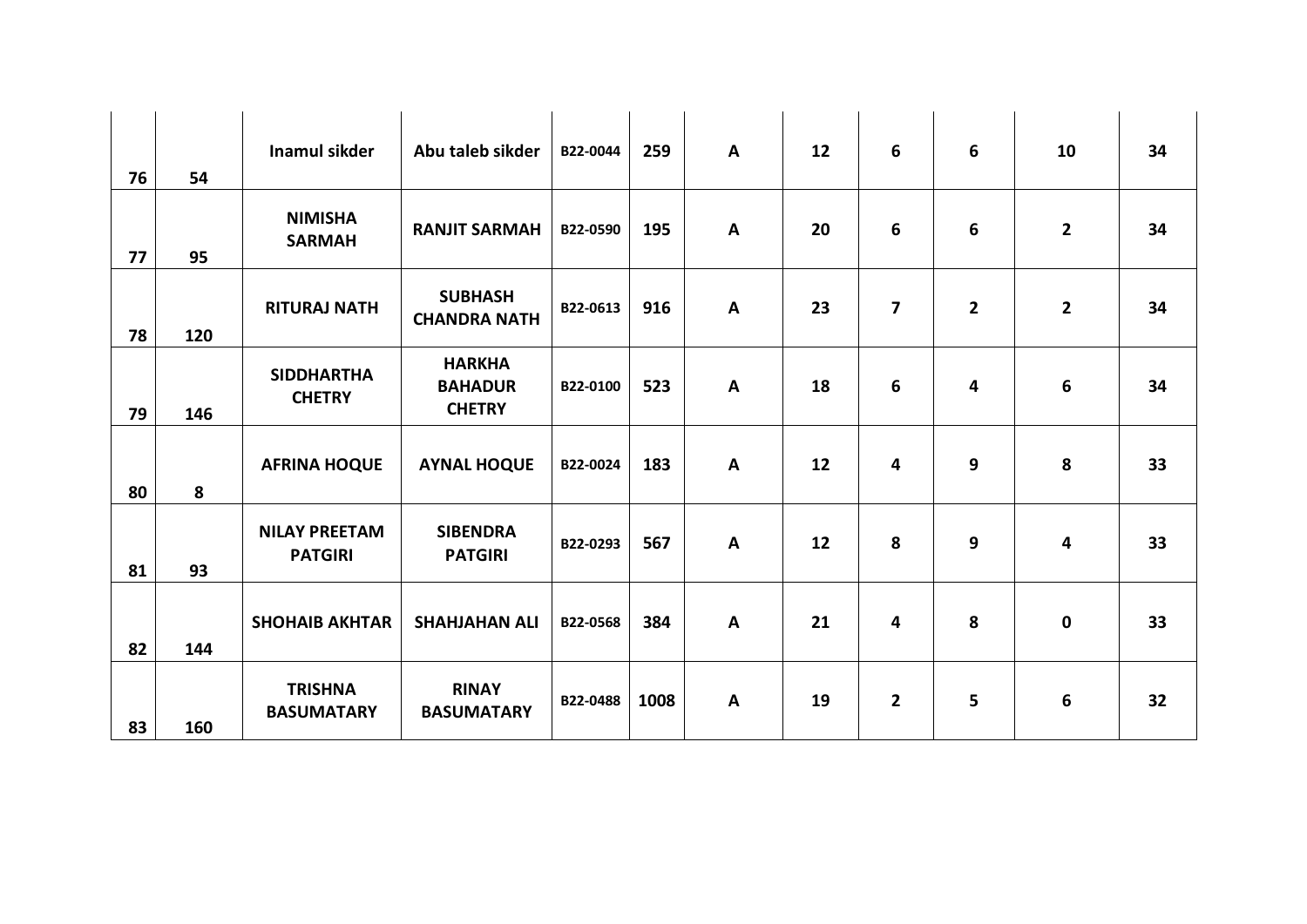| 84 | 42  | <b>DIBYASHREE DAS</b>              | <b>RANJIT DAS</b>                       | B22-0651 | 495 | $\mathsf{A}$ | 17 | $\overline{2}$ | $6\phantom{1}6$         | 6            | 31 |
|----|-----|------------------------------------|-----------------------------------------|----------|-----|--------------|----|----------------|-------------------------|--------------|----|
| 85 | 58  | <b>Jitu Das</b>                    | Jagannath Das                           | B22-0456 | 142 | $\mathsf{A}$ | 13 | 9              | $\overline{\mathbf{z}}$ | $\mathbf{2}$ | 31 |
| 86 | 78  | <b>MEHFUZ AHMED</b>                | <b>AKHERUZZAMAN</b><br><b>AHMED</b>     | B22-0868 | 470 | $\mathsf{A}$ | 16 | 4              | 5                       | 6            | 31 |
| 87 | 47  | <b>Gaurab Saha</b>                 | <b>Basudev Saha</b>                     | B22-0056 | 278 | $\mathsf{A}$ | 18 | $\overline{2}$ | 4                       | 6            | 30 |
| 88 | 108 | <b>PRADYUT BORO</b>                | <b>PARESH BORO</b>                      | B22-0453 | 202 | $\mathbf{A}$ | 17 | 5              | 4                       | 4            | 30 |
| 89 | 126 | <b>SABINA SULTANA</b>              | <b>SARBAT ALI</b><br><b>MANDAL</b>      | B22-0174 | 204 | $\mathbf{A}$ | 9  | 10             | 3                       | 8            | 30 |
| 90 | 148 | <b>SIKHA RANI</b><br><b>LASKAR</b> | <b>SHYEMANTA</b><br><b>LASKAR</b>       | B22-0611 | 712 | $\mathsf{A}$ | 14 | 6              | 5                       | 5            | 30 |
| 91 | 80  | <b>MONJILA</b><br><b>CHOUDHURY</b> | <b>MAINUL HOQUE</b><br><b>CHOUDHURY</b> | B22-0415 | 277 | $\mathsf{A}$ | 12 | 7              | $\overline{4}$          | 6            | 29 |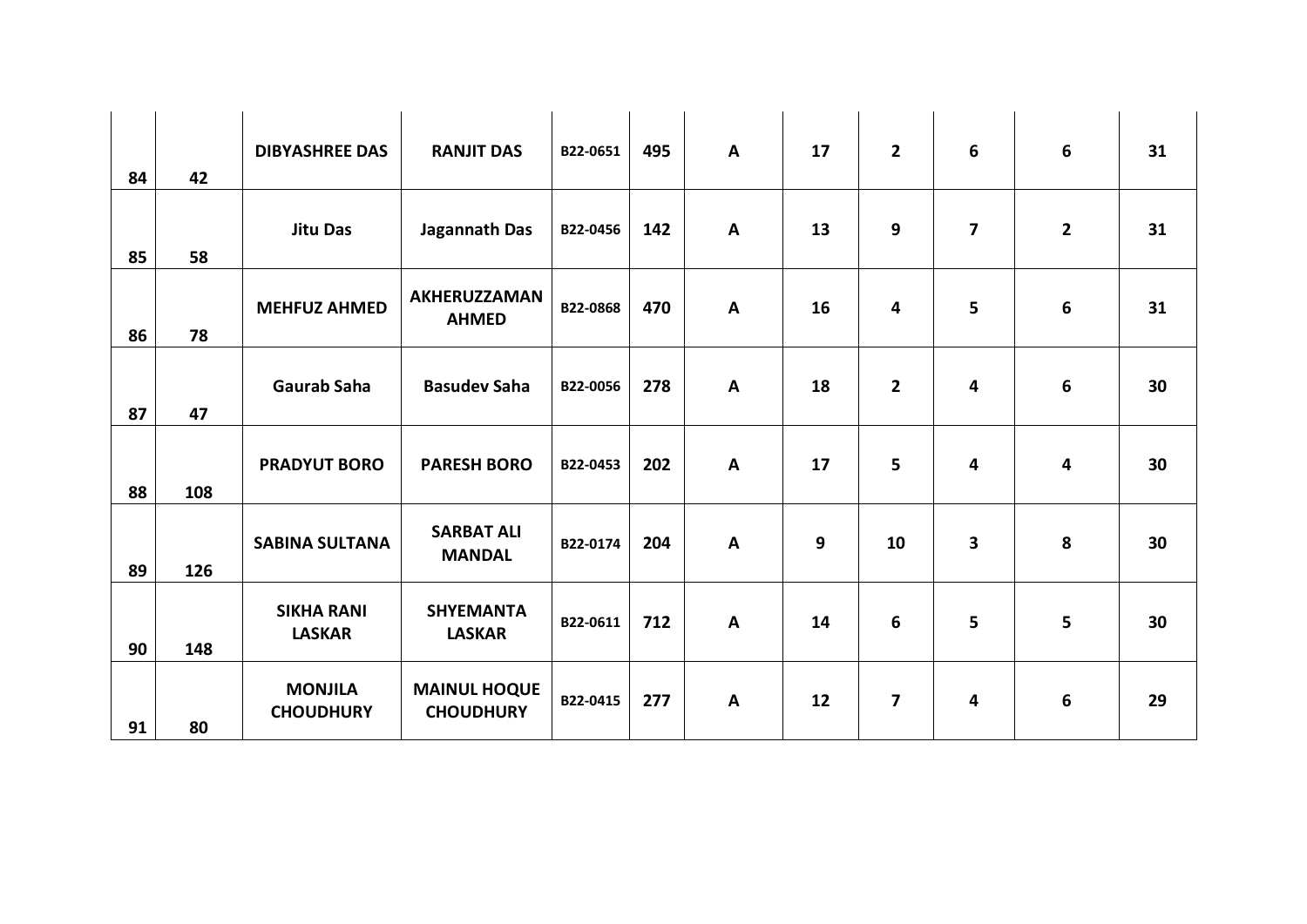|    |     |                                     | <b>ISLAMUDDIN</b>                               |          |     |              |    |                |                         |                |    |
|----|-----|-------------------------------------|-------------------------------------------------|----------|-----|--------------|----|----------------|-------------------------|----------------|----|
| 92 | 122 | <b>RIZWAN AHMED</b>                 | <b>AHMED</b>                                    | B22-0385 | 196 | $\mathsf{A}$ | 10 | 10             | $\mathbf 1$             | 8              | 29 |
| 93 | 32  | <b>BIDI RONGHANG</b>                | <b>DHANSING</b><br><b>RONGHANG</b>              | B22-0439 | 439 | A            | 8  | $\overline{7}$ | $\overline{\mathbf{z}}$ | 6              | 28 |
| 94 | 36  | <b>CHINMOY</b><br><b>BARMAN</b>     | <b>ANANDA</b><br><b>PRASAD</b><br><b>BARMAN</b> | B22-0768 | 155 | $\mathbf{A}$ | 19 | $\mathbf{2}$   | 3                       | 4              | 28 |
| 95 | 39  | <b>DEEP MODAK</b>                   | <b>DASU MODAK</b>                               | B22-0893 | 264 | $\mathsf{A}$ | 19 | $\mathbf{2}$   | $\overline{2}$          | 4              | 27 |
| 96 | 52  | <b>Iftikar Hossain</b>              | <b>Aminur Rahman</b>                            | B22-0173 | 587 | $\mathbf{A}$ | 9  | 10             | $\overline{2}$          | 6              | 27 |
| 97 | 149 | <b>SIMI ROY</b>                     | <b>SAMIR BARAN</b><br><b>ROY</b>                | B22-0624 | 941 | A            | 19 | $\mathbf{1}$   | $\overline{\mathbf{z}}$ | $\mathbf 0$    | 27 |
| 98 | 91  | Nikita nath                         | <b>Nepal nath</b>                               | B22-0147 | 191 | $\mathbf{A}$ | 19 | $\overline{7}$ | $\mathbf 0$             | $\mathbf 0$    | 26 |
| 99 | 169 | <b>MURTAYA WAKIL</b><br><b>KHAN</b> | <b>WAHIDUR RAHMAN</b><br><b>KHAN</b>            | B22-0581 | 227 | $\mathbf{A}$ | 17 | 6              | $\mathbf{1}$            | $\overline{2}$ | 26 |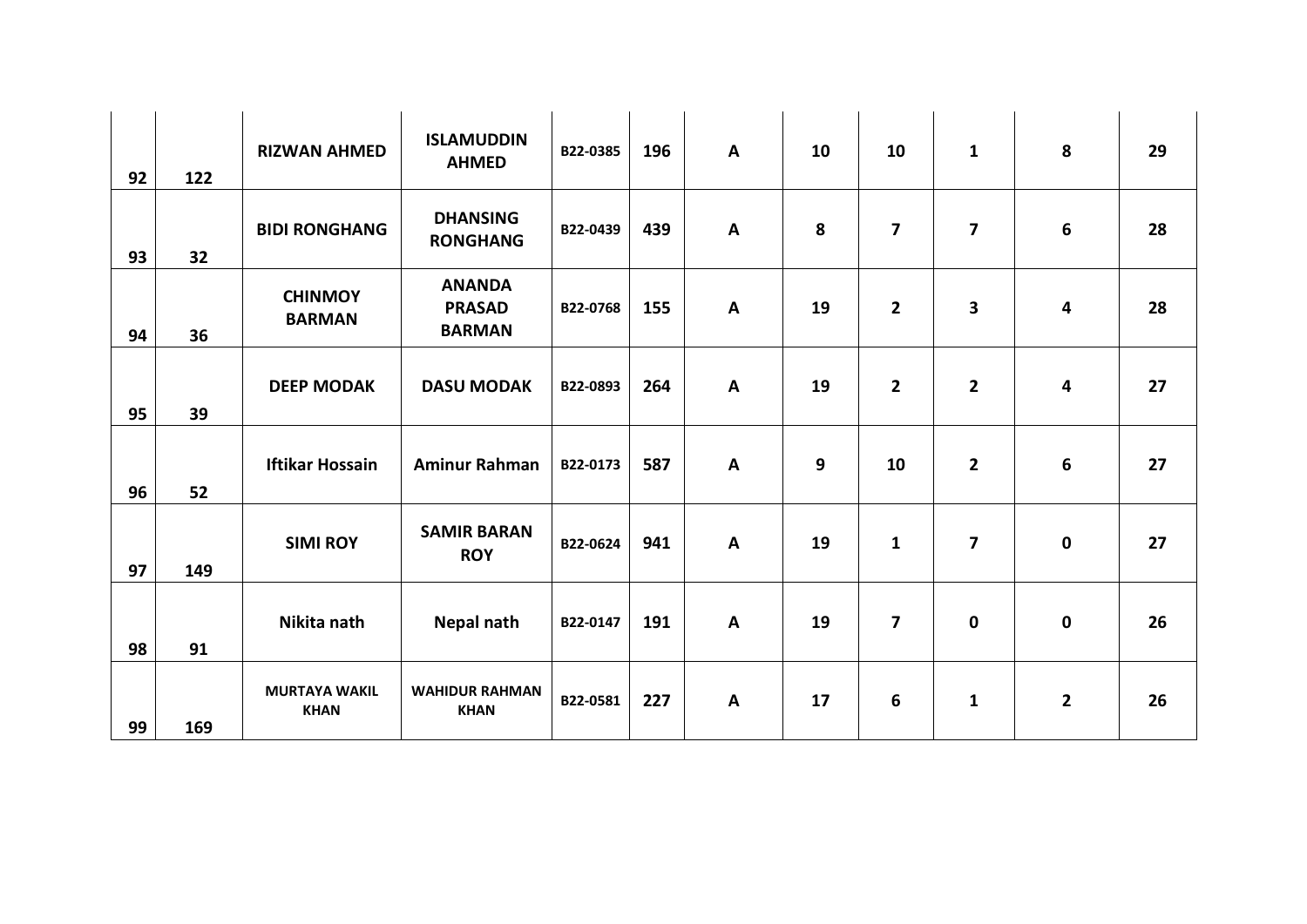| 100 | 11  | <b>AKHTAR HUSSAIN</b>              | <b>MAJNUR ALI</b>                     | <b>BM22-</b><br>1099 | $\overline{\mathbf{3}}$ | A | 13             | 6            | $\overline{\mathbf{4}}$ | $\mathbf{2}$ | 25 |
|-----|-----|------------------------------------|---------------------------------------|----------------------|-------------------------|---|----------------|--------------|-------------------------|--------------|----|
| 101 | 35  | <b>CHAYA RANI</b><br><b>KHARAI</b> | <b>SUBHASH CH</b><br><b>BORDOLOI</b>  | B22-0568             | 335                     | A | 8              | 5            | 6                       | 6            | 25 |
| 102 | 170 | <b>BHUSHITA DEKA</b>               |                                       | B22-0779             | 544                     | A | 9              | 8            | $\overline{2}$          | 6            | 25 |
| 103 | 141 | <b>SHEMIM NASRIN</b>               | <b>ALI AHMED</b>                      | B22-0887             | 207                     | A | 14             | $\mathbf{2}$ | 8                       | 0            | 24 |
| 104 | 60  | <b>JUHI AMRIN</b>                  | <b>JAMIR UDDIN</b>                    | B22-0839             | 1023                    | A | 9              | 3            | $\overline{\mathbf{z}}$ | $\mathbf{2}$ | 21 |
| 105 | 79  | <b>MOKADDISH</b><br><b>SARDER</b>  | <b>REZAUL HASSAN</b><br><b>SARDER</b> | B22-0868             | 471                     | A | 13             | 0            | $\overline{2}$          | 6            | 21 |
| 106 | 117 | <b>RESHMA AHMED</b>                | <b>RAHIM BADSHA</b>                   | B22-0887             | 373                     | A | $\overline{7}$ | $\mathbf{1}$ | $6\phantom{1}6$         | 6            | 20 |
| 107 | 81  | <b>Monswrang boro</b>              | Kamaleswar<br>baro                    | B22-0768             | 180                     | A | 11             | 3            | $5\phantom{a}$          | $\mathbf 0$  | 19 |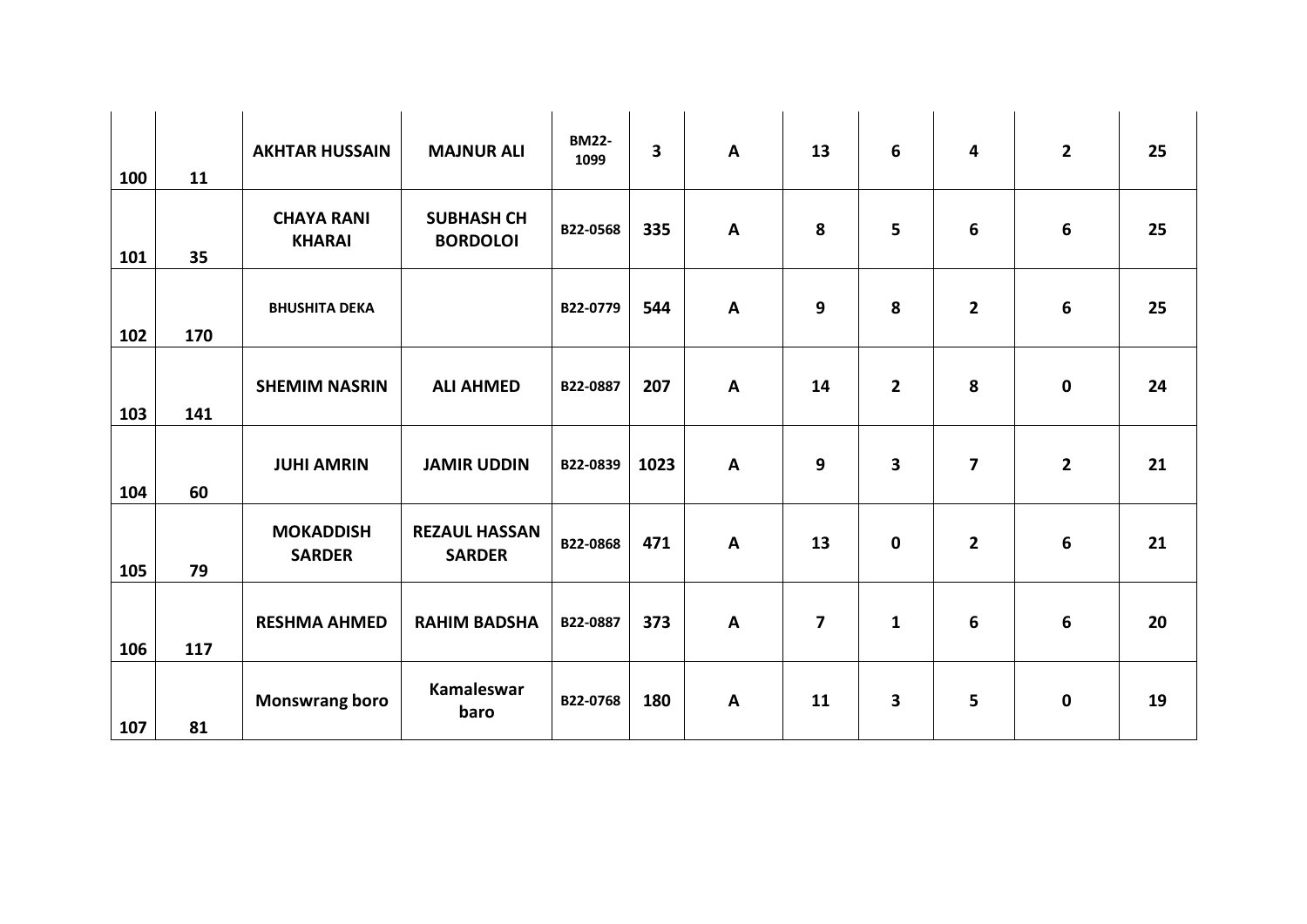|     |     | <b>ADITYA HAZARIKA</b>                |                       | B22-0166 | 738 | A            | 13             | 3              | $\mathbf{1}$            | $\overline{2}$ | 19 |
|-----|-----|---------------------------------------|-----------------------|----------|-----|--------------|----------------|----------------|-------------------------|----------------|----|
| 108 | 174 |                                       |                       |          |     |              |                |                |                         |                |    |
| 109 | 28  | <b>BHASKAR JYOTI</b><br><b>GOGOI</b>  | <b>DIPEN GOGOI</b>    | B22-0561 | 192 | $\mathbf{A}$ | 9              | 3              | $\overline{\mathbf{4}}$ | $\overline{2}$ | 18 |
| 110 | 175 | <b>DIPANGKAR</b><br><b>MASREANG</b>   |                       | B22-0872 | 110 | A            | 13             | 3              | $\mathbf 0$             | $\overline{2}$ | 18 |
| 111 | 56  | <b>JAFRIN ISLAM</b>                   | <b>FORJUL ISLAM</b>   | B22-0619 | 21  | A            | 5              | $\mathbf{1}$   | 9                       | $\overline{2}$ | 17 |
| 112 | 110 | <b>PRITY SNIGDHA</b><br><b>CHUTIA</b> | <b>KHAGEN CHUTIA</b>  | B22-0518 | 440 | A            | 6              | 0              | $\overline{2}$          | 8              | 16 |
| 113 | 116 | <b>REHANA AHMED</b>                   | <b>HAFIZ UDDIN</b>    | B22-0021 | 292 | A            | $\overline{ }$ | 8              | $\mathbf 0$             | 0              | 15 |
| 114 | 48  | <b>GAYATRI</b><br><b>BORDOLOI</b>     | <b>JITEN BORDOLOI</b> | B22-0340 | 146 | A            | 8              | $\mathbf 0$    | $\mathbf{1}$            | $\mathbf 0$    | 9  |
| 115 | 134 | <b>SARAN DOLEY</b>                    | <b>Misirsen Doley</b> | B22-0233 | 196 | A            | 3              | 2 <sup>1</sup> | $\overline{2}$          | $\mathbf 0$    | 7  |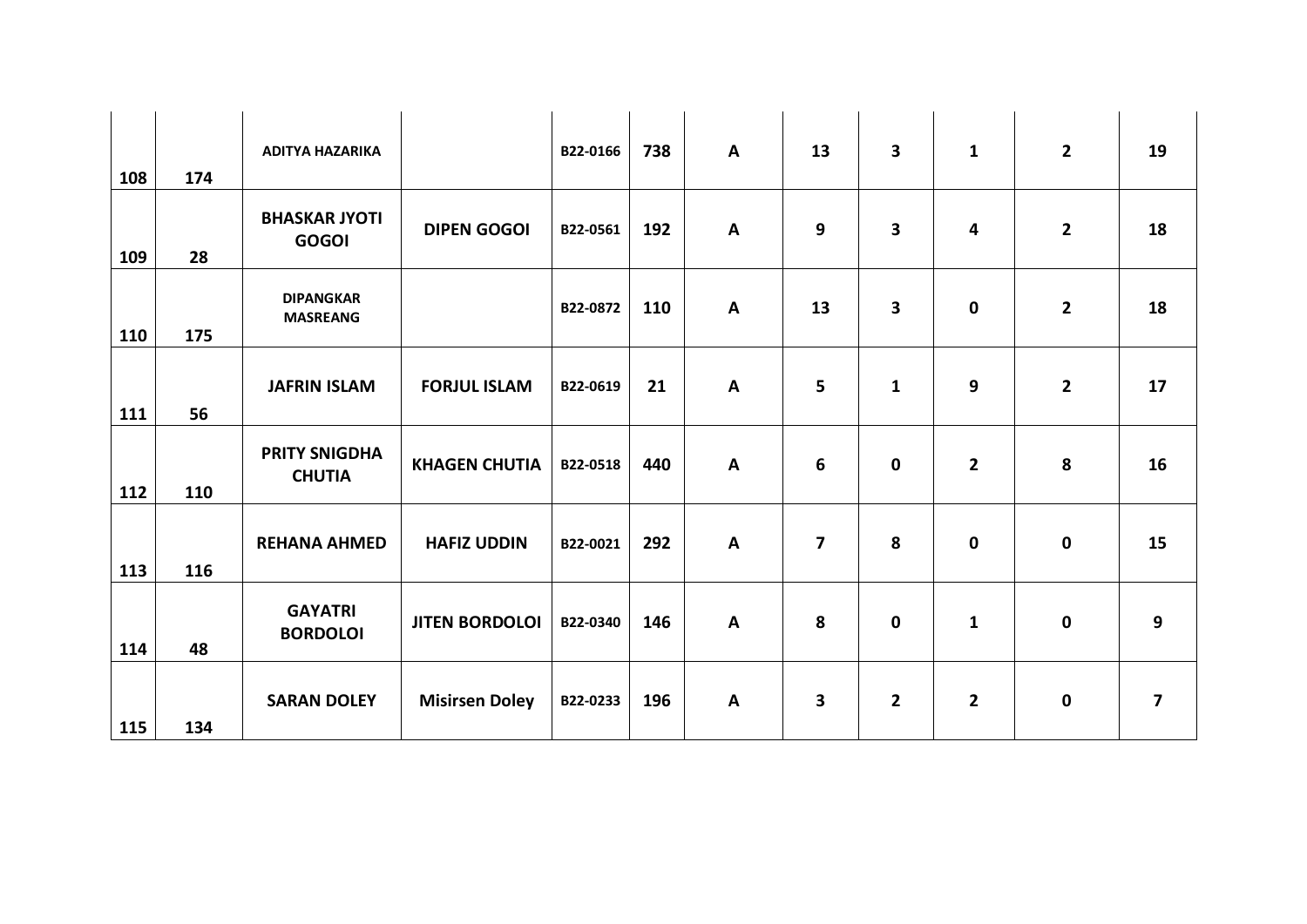| 116 | $\mathbf{1}$   | <b>AASTHA DUTTA</b>              | <b>RAJUMONI</b><br><b>DUTTA</b>        |  |  |  | <b>ABSENT</b> |
|-----|----------------|----------------------------------|----------------------------------------|--|--|--|---------------|
| 117 | $\overline{2}$ | <b>AAVA SUT</b>                  | <b>BASANTA</b><br><b>KUMAR SUT</b>     |  |  |  | <b>ABSENT</b> |
| 118 | 5              | <b>ADITYA</b><br><b>HAZARIKA</b> | <b>LAKHESWAR</b><br><b>HAZARIKA</b>    |  |  |  | <b>ABSENT</b> |
| 119 | 6              | <b>ADITYA PRADHAN</b>            | <b>SUKUMAR</b><br><b>PRADHAN</b>       |  |  |  | <b>ABSENT</b> |
| 120 | 9              | <b>AFSANA AHMED</b>              | <b>MD GOLJAR</b><br><b>HUSSAIN</b>     |  |  |  | <b>ABSENT</b> |
| 121 | 13             | <b>Amrilong Tokbi</b>            | <b>Moses Tokbi</b>                     |  |  |  | <b>ABSENT</b> |
| 122 | 14             | <b>AMRIT JOISHI</b>              | <b>KRISHNA</b><br><b>PRASAD JOISHI</b> |  |  |  | <b>ABSENT</b> |
| 123 | 15             | <b>ANANYA SARKAR</b>             | <b>AJOY SARKAR</b>                     |  |  |  | <b>ABSENT</b> |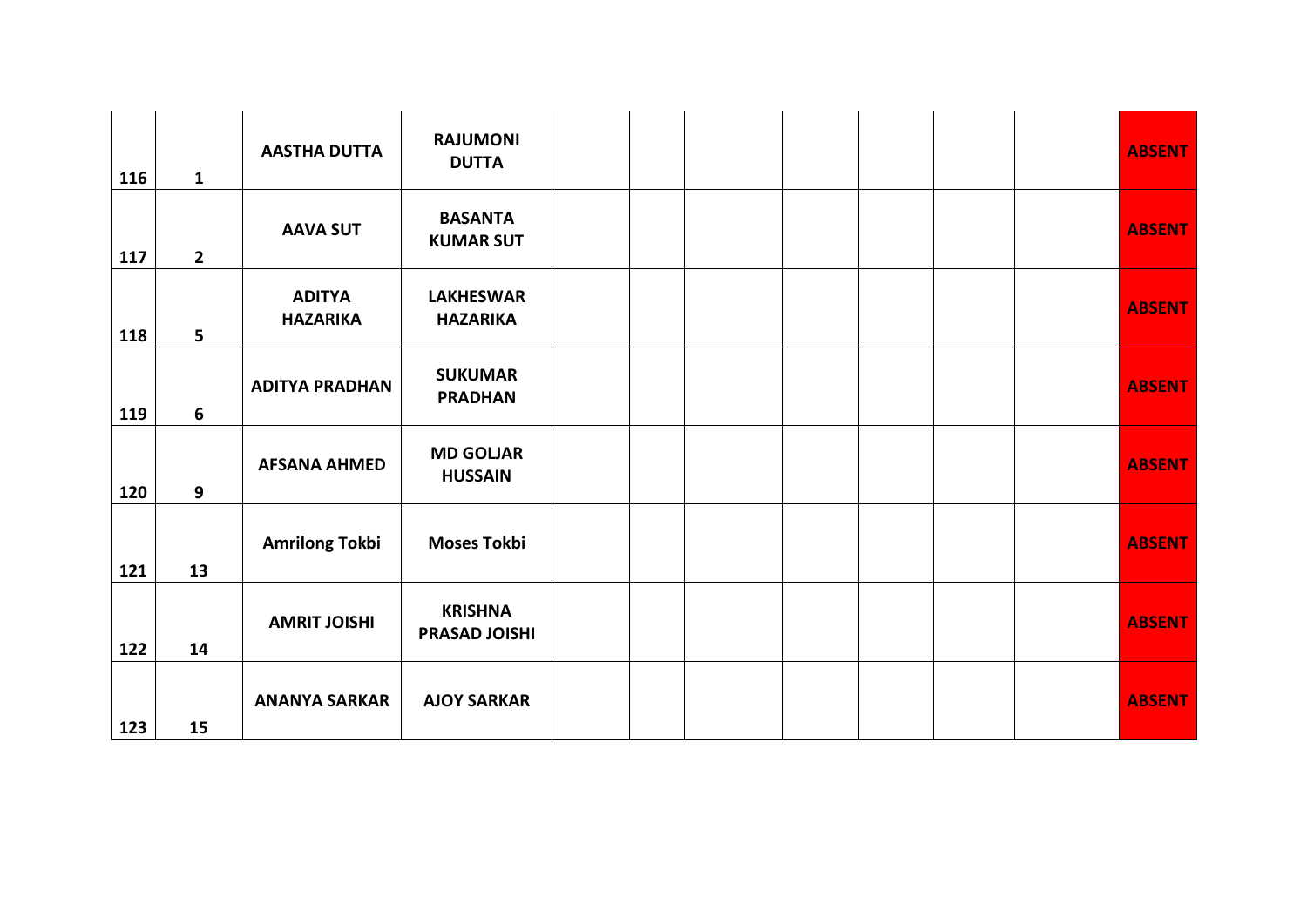| 124 | 16 | <b>ANEESH DEY</b>                  | <b>PRADIP DEY</b>                   |  |  |  | <b>ABSENT</b> |
|-----|----|------------------------------------|-------------------------------------|--|--|--|---------------|
| 125 | 18 | <b>ANTHONY</b><br><b>HRANGKHOL</b> | <b>THINKHUP</b><br><b>HRANGKHOL</b> |  |  |  | <b>ABSENT</b> |
| 126 | 22 | <b>ARNABJYOTI</b><br><b>NATH</b>   | <b>BINOY KR NATH</b>                |  |  |  | <b>ABSENT</b> |
| 127 | 25 | <b>ASHISHMAN</b><br><b>SAIKIA</b>  | <b>AKANMAN</b><br><b>SAIKIA</b>     |  |  |  | <b>ABSENT</b> |
| 128 | 29 | <b>Bhayolina Devi</b>              | <b>Rameswar Nath</b>                |  |  |  | <b>ABSENT</b> |
| 129 | 30 | <b>BHRANTIKA</b><br><b>LAHKAR</b>  | <b>DILIP LAHKAR</b>                 |  |  |  | <b>ABSENT</b> |
| 130 | 40 | <b>DEEPSIKHA</b><br><b>DEWRI</b>   | <b>MR DIBAKAR</b><br><b>DEWRI</b>   |  |  |  | <b>ABSENT</b> |
| 131 | 43 | <b>DIKSHITA BORA</b>               | <b>ROBIN BORA</b>                   |  |  |  | <b>ABSENT</b> |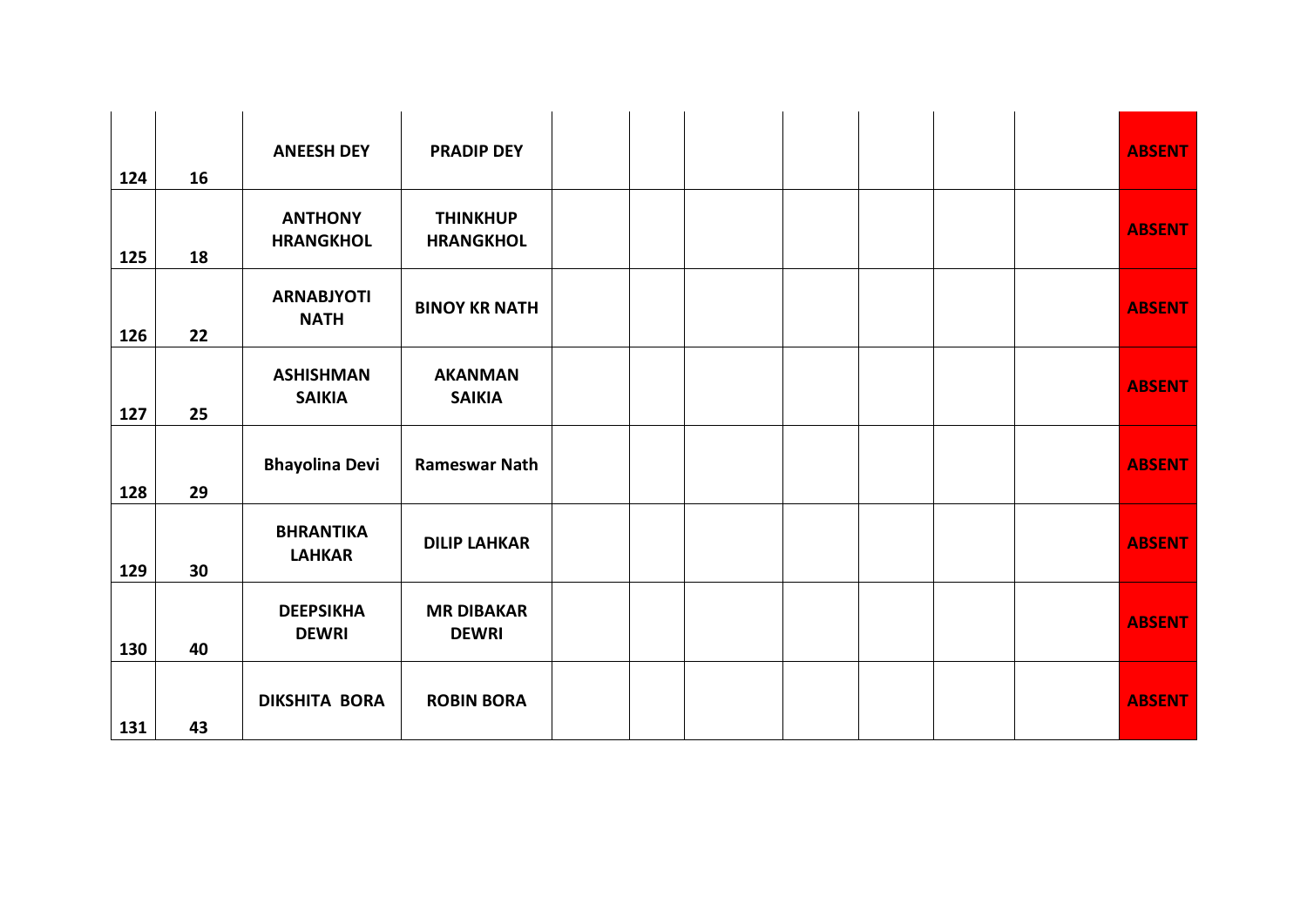| 132 | 46 | <b>GAMBHIR</b><br><b>GAUTOM PAUL</b>                  | <b>GAUTOM PAUL</b>                      |  |  |  | <b>ABSENT</b> |
|-----|----|-------------------------------------------------------|-----------------------------------------|--|--|--|---------------|
| 133 | 51 | <b>HIMANJIT NATH</b>                                  | <b>BHARAT CH.</b><br><b>NATH</b>        |  |  |  | <b>ABSENT</b> |
| 134 | 53 | <b>IMDAD ULLAH</b>                                    | <b>DR. AMAD</b><br><b>UDDIN</b>         |  |  |  | <b>ABSENT</b> |
| 135 | 57 | <b>JESTIKA KHERSA</b>                                 | <b>SUMESH KHERSA</b>                    |  |  |  | <b>ABSENT</b> |
| 136 | 59 | <b>JOSUA</b><br><b>RAMVARSUAK</b><br><b>HRANGKHOL</b> | <b>LALSIAMTHANG</b><br><b>HRANGKHOL</b> |  |  |  | <b>ABSENT</b> |
| 137 | 66 | <b>KARISMITA BORA</b>                                 | <b>DILIP KUMAR</b><br><b>BORA</b>       |  |  |  | <b>ABSENT</b> |
| 138 | 68 | <b>KASTURIKA</b><br><b>RABHA</b>                      | <b>GANESWAR</b><br><b>RABHA</b>         |  |  |  | <b>ABSENT</b> |
| 139 | 70 | <b>KHUSHBU</b><br><b>TANISHA</b>                      | <b>SAIFUL ISLAM</b>                     |  |  |  | <b>ABSENT</b> |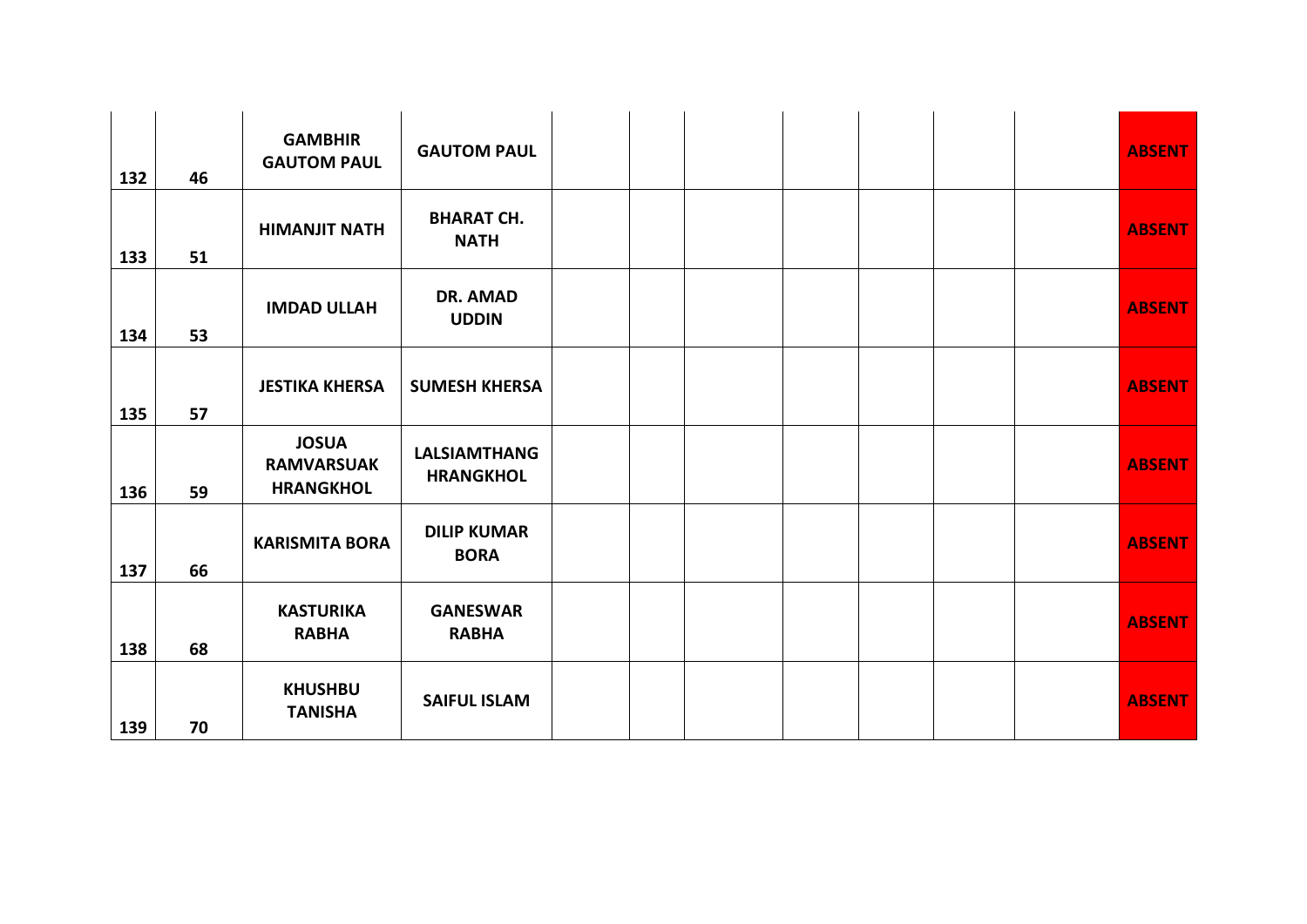| 140 | 72  | <b>KRULSHAM</b><br><b>RAHMAN</b> | <b>ATIKUR</b><br><b>RAHMAN</b>        |  |  |  | <b>ABSENT</b> |
|-----|-----|----------------------------------|---------------------------------------|--|--|--|---------------|
| 141 | 77  | <b>MAYURI BARUAH</b>             | <b>DILIP BARUAH</b>                   |  |  |  | <b>ABSENT</b> |
| 142 | 83  | <b>Mridul Das</b>                | <b>Broja Gopal Das</b>                |  |  |  | <b>ABSENT</b> |
| 143 | 89  | <b>NIHAL BORAH</b>               | <b>CHINMOY</b><br><b>BORAH</b>        |  |  |  | <b>ABSENT</b> |
| 144 | 101 | Njeilungle riame                 | Pumjelungbe<br>riame                  |  |  |  | <b>ABSENT</b> |
| 145 | 102 | <b>Nur Mehbub</b>                | <b>Abul Kalam Azad</b><br><b>Miah</b> |  |  |  | <b>ABSENT</b> |
| 146 | 103 | <b>OM RANA</b>                   | <b>CHITRA RANA</b>                    |  |  |  | <b>ABSENT</b> |
| 147 | 106 | <b>PARINISTHA</b><br><b>BARA</b> | <b>JAGANNATH</b><br><b>BARA</b>       |  |  |  | <b>ABSENT</b> |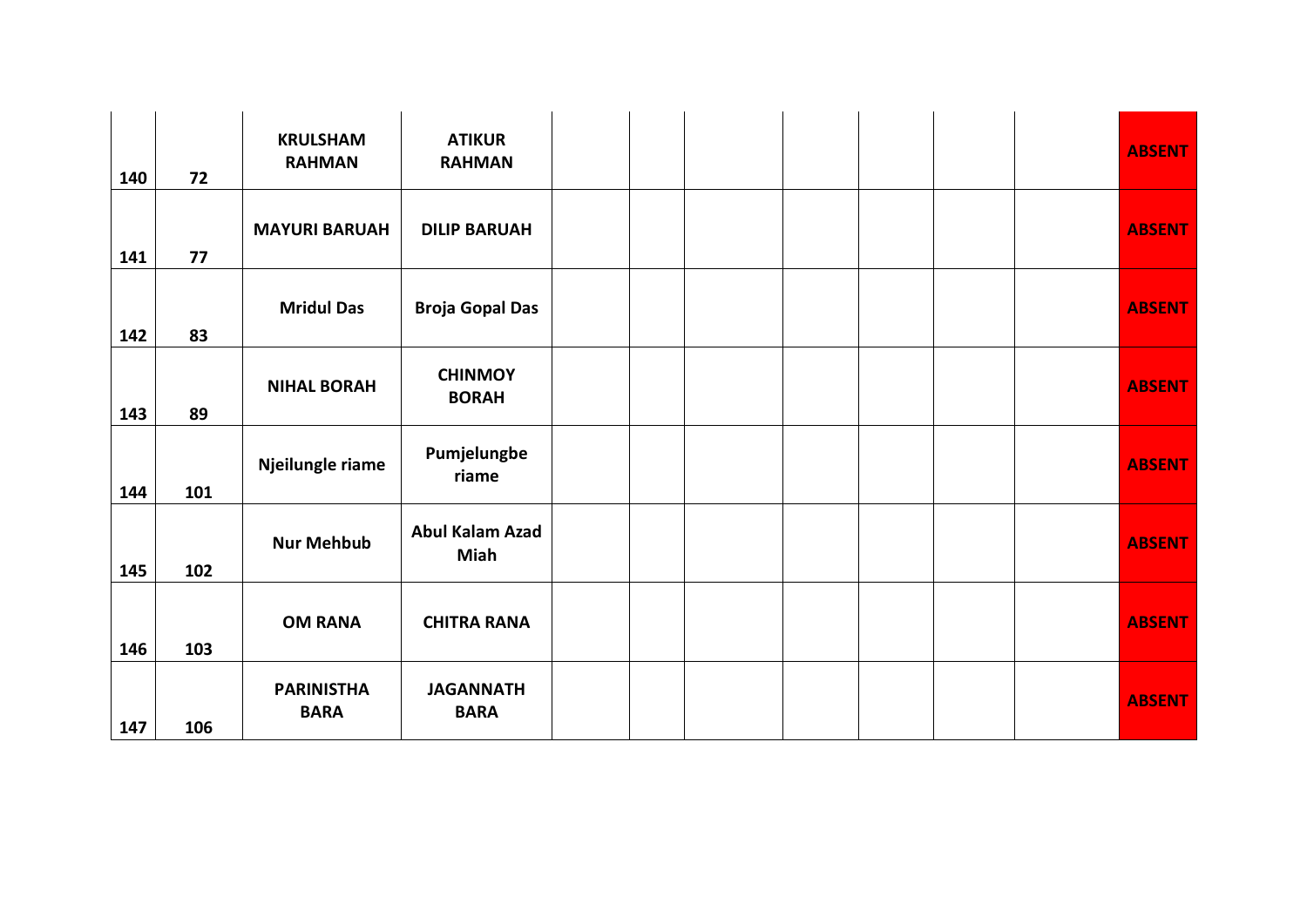| 148 | 107 | <b>PINKU NATH</b>                   | <b>NILA KANTA</b><br><b>NATH</b>   |  |  |  | <b>ABSENT</b> |
|-----|-----|-------------------------------------|------------------------------------|--|--|--|---------------|
| 149 | 109 | <b>PRANAMI</b><br><b>BARUAH</b>     | <b>TAPAN BARUAH</b>                |  |  |  | <b>ABSENT</b> |
| 150 | 113 | <b>RAJASHREE</b><br><b>MAGAR</b>    | <b>RAJU KR.</b><br><b>BORDOLOI</b> |  |  |  | <b>ABSENT</b> |
| 151 | 114 | Rajeswari sha                       | Prushotom sha                      |  |  |  | <b>ABSENT</b> |
| 152 | 115 | <b>RASHMI JYOTI</b><br><b>KAMAN</b> | <b>RAJEN KAMAN</b>                 |  |  |  | <b>ABSENT</b> |
| 153 | 119 | <b>RIMA BEGUM</b>                   | <b>ABDUL HAMID</b>                 |  |  |  | <b>ABSENT</b> |
| 154 | 121 | <b>RIYMONI KALITA</b>               | <b>DHIRESWAR</b><br><b>KALITA</b>  |  |  |  | <b>ABSENT</b> |
| 155 | 123 | <b>RODEE HOJAI</b>                  | <b>RANJAN HOJAI</b>                |  |  |  | <b>ABSENT</b> |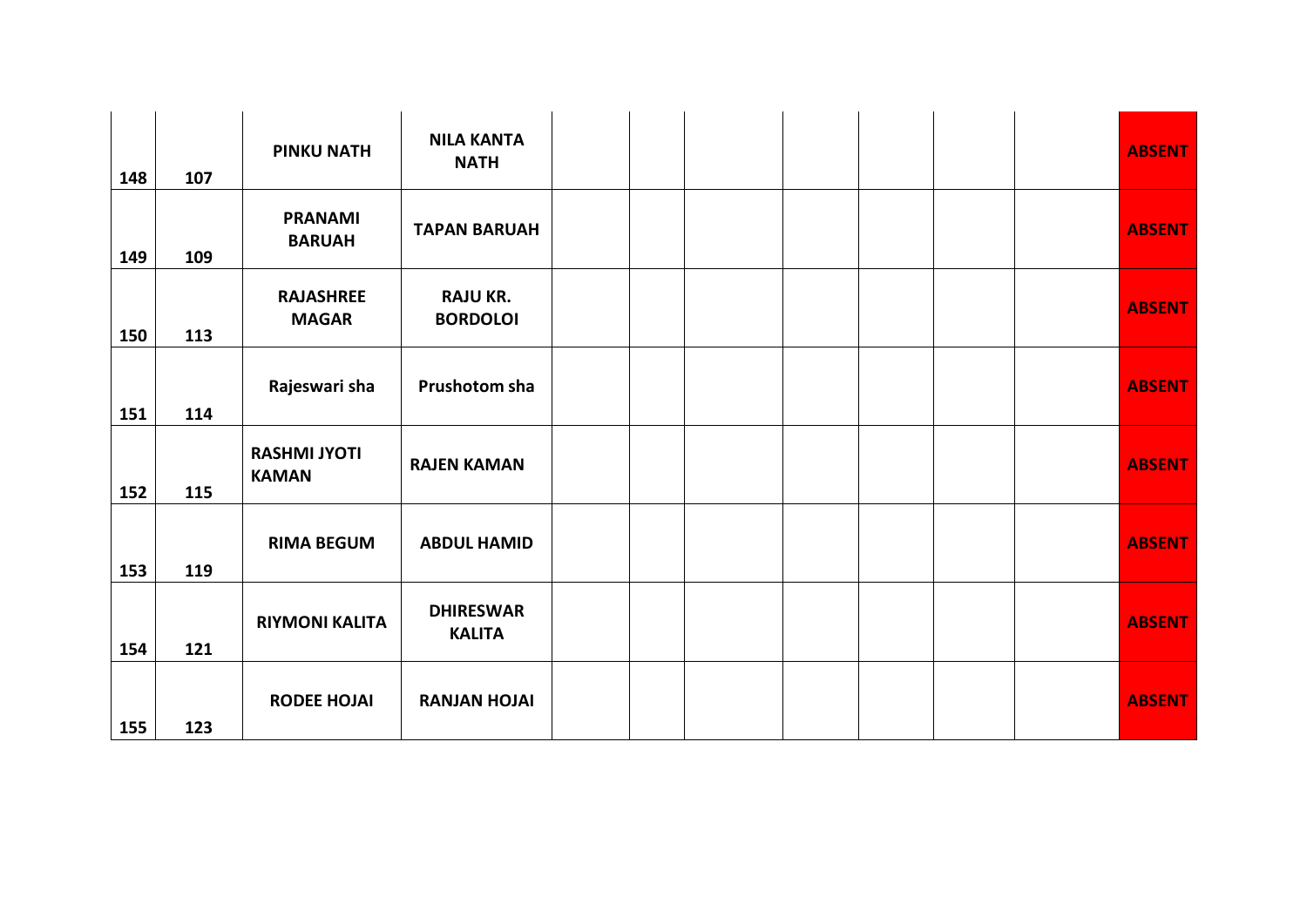| 156 | 125 | <b>Rumi Begum</b>                   | <b>Delowar Hussain</b>              |  |  |  | <b>ABSENT</b> |
|-----|-----|-------------------------------------|-------------------------------------|--|--|--|---------------|
| 157 | 129 | <b>SAJJAL CHETRI</b>                | <b>LOK BAHADUR</b><br><b>CHETRI</b> |  |  |  | <b>ABSENT</b> |
| 158 | 130 | Sanchita Debnath                    | Sanjib kumar<br>Debnath             |  |  |  | <b>ABSENT</b> |
| 159 | 137 | Shahidin Islam                      | <b>Azaharul Islam</b>               |  |  |  | <b>ABSENT</b> |
| 160 | 138 | <b>SHARA SHIRIN</b>                 | <b>SHABUDDINJ</b>                   |  |  |  | <b>ABSENT</b> |
| 161 | 139 | <b>SHARMISTHA</b><br><b>BHARATI</b> | <b>RAJIB KUMAR</b><br><b>NATH</b>   |  |  |  | <b>ABSENT</b> |
| 162 | 143 | <b>SHNEHA JOISHI</b>                | <b>SETU KUMAR</b><br><b>JOISHI</b>  |  |  |  | <b>ABSENT</b> |
| 163 | 147 | Sifat sarkar                        | Saiful islam<br>sarkar              |  |  |  | <b>ABSENT</b> |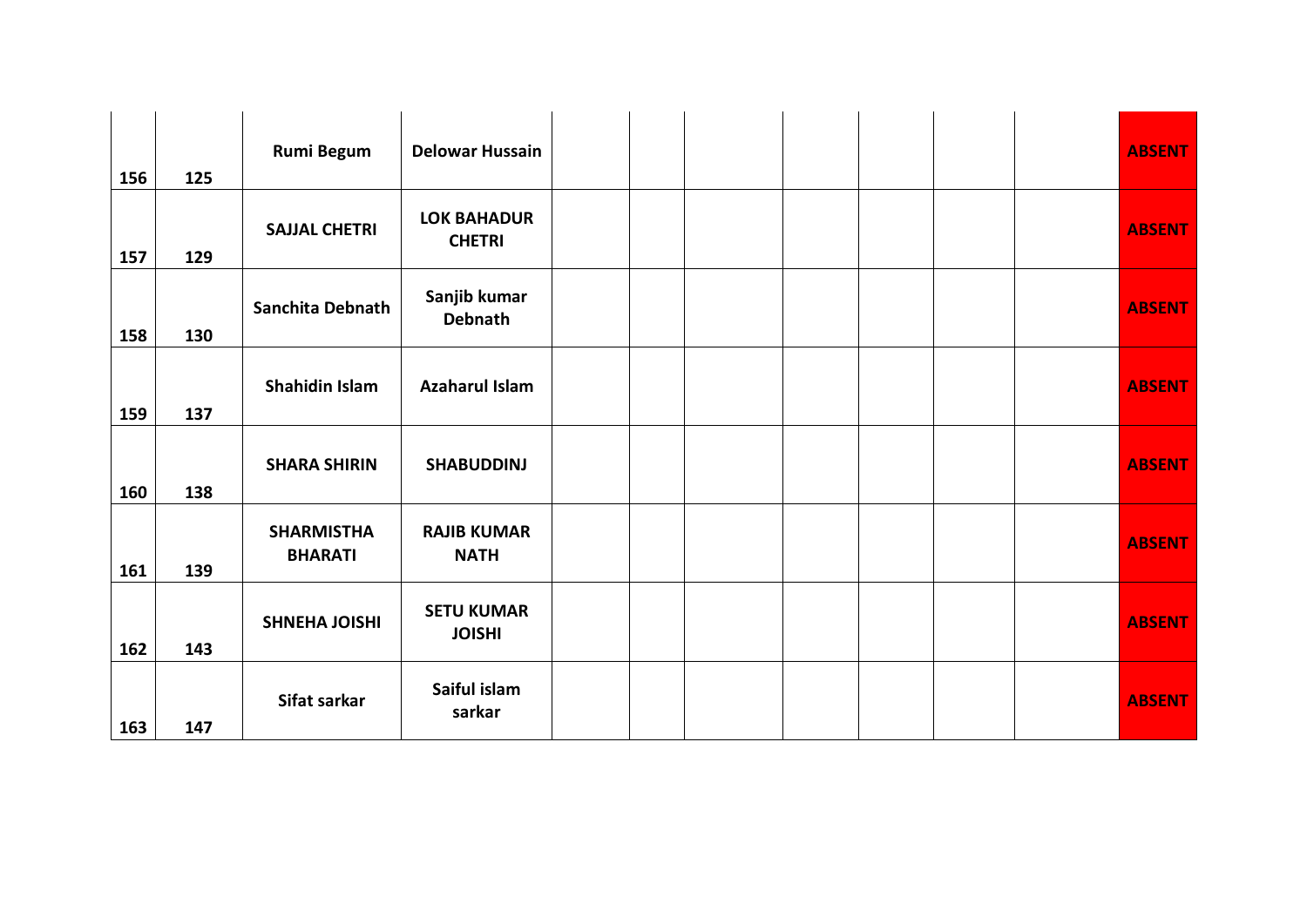| 164 | 150 | <b>SIRINGDAO</b><br><b>LANGTHASA</b> | <b>SATYENDRA</b><br><b>LANGTHASA</b>  |  |  |  | <b>ABSENT</b> |
|-----|-----|--------------------------------------|---------------------------------------|--|--|--|---------------|
| 165 | 152 | <b>Sudarshan Das</b>                 | <b>Kamal Das</b>                      |  |  |  | <b>ABSENT</b> |
| 166 | 153 | <b>SUMITA DEVI</b>                   | <b>HEMEN NATH</b>                     |  |  |  | <b>ABSENT</b> |
| 167 | 155 | Swastika Joshi                       | Ashok Joshi                           |  |  |  | <b>ABSENT</b> |
| 168 | 156 | <b>SYED WASIM</b><br><b>AHMED</b>    | <b>SYED ABU SALEH</b><br><b>AHMED</b> |  |  |  | <b>ABSENT</b> |
| 169 | 157 | <b>Tasfiya Zebin</b>                 | <b>Tafazul Hoque</b>                  |  |  |  | <b>ABSENT</b> |
| 170 | 158 | <b>TOHINA</b><br><b>LANGTHASA</b>    | <b>BILUL</b><br><b>LANGTHASA</b>      |  |  |  | <b>ABSENT</b> |
| 171 | 161 | <b>TROLOKESWAR</b><br><b>DEY</b>     | <b>DULAL DEY</b>                      |  |  |  | <b>ABSENT</b> |